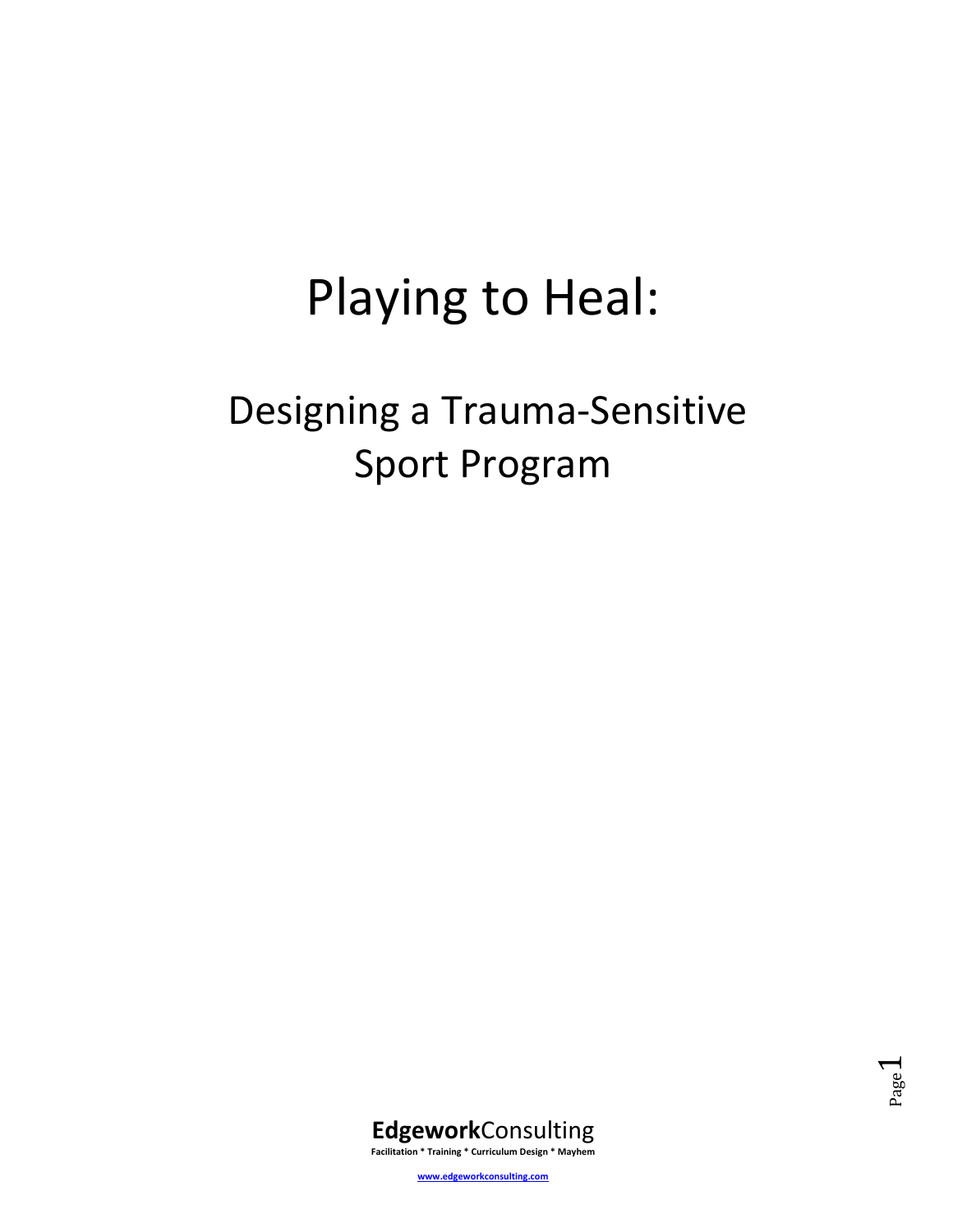## **Table of Contents**

| Day-to-Day Program Practices that Help to Create a Sport Program that Promotes Healing15    |
|---------------------------------------------------------------------------------------------|
| The Trauma-Sensitive Coach: A Special Set of Coaching Techniques That Promote Healing19     |
|                                                                                             |
| From Research to Practice: Designing Your Path Toward Trauma-Sensitive Sport Programming 23 |
|                                                                                             |
|                                                                                             |
|                                                                                             |



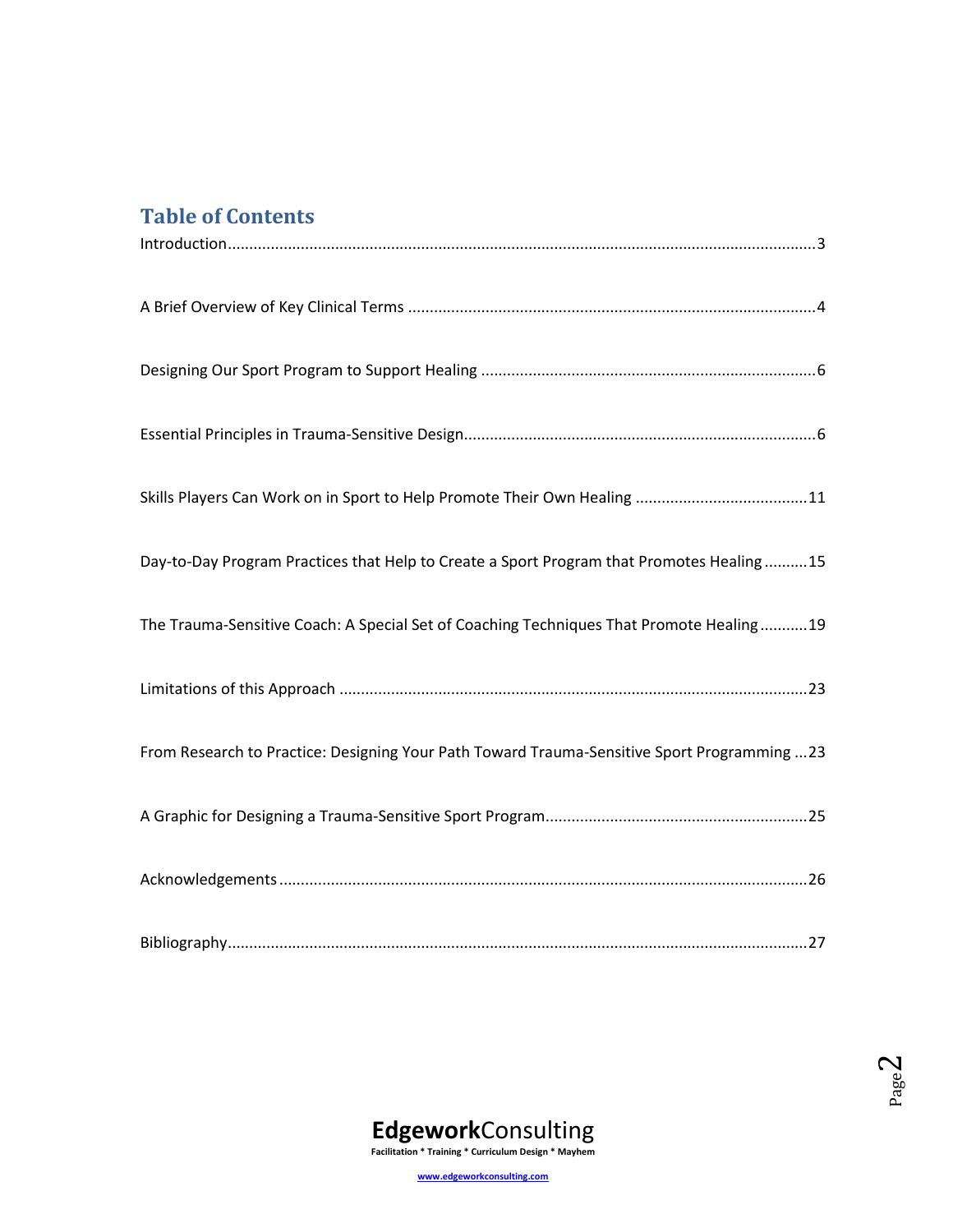#### <span id="page-2-0"></span>**Introduction**

The news is regularly filled with stories of communities devastated by natural disasters and regions and even entire countries, enveloped in violent conflict. Even in areas of the world that are not currently affected by conflict or natural disaster, the number of children and adolescents who have witnessed or been directly involved in some kind of violent and traumatic experience are staggering.

The tragic reality today is that no matter where you may be coaching, city or suburb, developed or developing country, and no matter who you may be coaching, children or adolescents, high socioeconomic or low socio-economic status, there are going to be some or many of your players who have experienced mild to profound trauma in their young lives.

One of your primary tasks as a coach is to get to know your players. You will typically do this through close observation, play, and conversation. As you get to know your players over the course of a sport season, you may start to notice certain behaviors that can cause you to wonder and speculate that something significant must be going on with this kind of player. Some of those behaviors include:

- She seems angry all the time, almost looking for any kind of fight.
- His emotions and behaviors seem to escalate at the slightest threat or provocation.
- She is withdrawn and avoidant of most social interactions.
- He doesn't seem to make friends with anyone on the team.

This paper is intended to offer frontline youth sport programs a practical framework for creating a trauma-sensitive intervention and to increase their capacity to support young people in their own healing process.

We have spent the last 10 years observing what trauma does to young people, exploring the most effective clinical approaches and speaking with programs that have evolved successful traumasensitive interventions. We have helped to train staff and implement trauma-sensitive programs in post-Tsunami Thailand, Gaza, Ethiopia, Malawi, Namibia, South Africa and the USA. We have looked closely at the world of youth sport, in particular the evolving field of sports-based youth development (SBYD), which focuses specifically on the positive development outcomes that can accompany a well-run and intentional youth sports program.

We are drawing on perspectives and experiences from programs that are working with a broad range of participants, including young people living in active war zones and long-term conflict areas, child soldiers, physical and sexual abuse survivors, survivors of natural disasters and young people living in high-violence and under-served communities. These differing traumatic experiences can result in varying symptoms and can require different treatment modalities.

Though this paper is specifically directed towards youth sport programs, all of the principles and skills described in these pages can be adapted to other types of programs that are serving young people that are affected by trauma. Furthermore, though specifically designed for young people affected by trauma, this approach actually can provide benefit for all the young people in your program. You will see that these principles, techniques, and skills essentially form the basis of a safe, supportive and healing environment that all young people can benefit from.



Page ო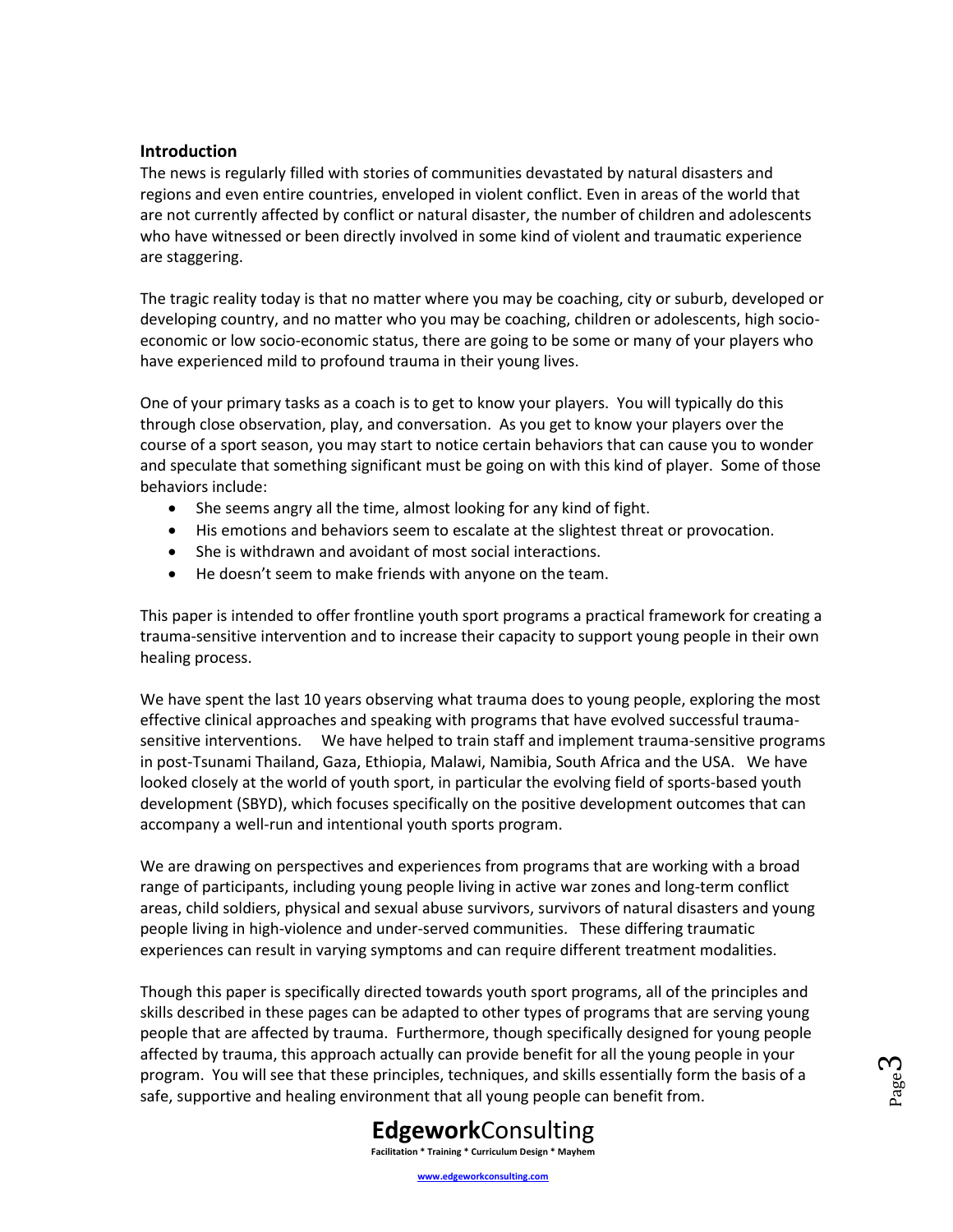It is our belief that a frontline youth sports program can play an important role in the trauma healing process. There is something compelling about the competitive sports milieu for working with young people affected by trauma. There is a sense of "real-life stakes" when a player is competing. This experience does create a level of stress; however, with the right kind of traumasensitive coaching and design to the experience, this stress can actually create an experience that gives players meaningful opportunities to practice coping skills that can help them in their lives, as well.

From the outset we want to be clear in our intention: This paper should not be taken as a methodology for formally treating young people affected by trauma in your program. These young people should be referred for clinical care whenever possible. However, the reality for many programs is that you are confronted daily with young people suffering from the effects of traumatic experiences, and you want to do the best you can to help.

We hope that this overview will help you evolve, rethink your approach, and commit yourself and your youth sport program to integrating a trauma-sensitive framework to your design. We have intentionally written this paper to reveal the scope and depth of research conducted, and to make the case for the evidence base underlying this proposed framework. However, we have also tried to use accessible language and descriptions to make the principles, practices, techniques and skills as accessible as possible to front line coaches and program staff.

There are three distinct audiences this paper is intended to serve: coaches, program staff and program leadership. For program leadership, we hope that the entire paper is a call to action to think about how to embed trauma-sensitive design into your interventions. For staff, we hope that the program practices can guide you in how you help structure your practices and competitions, and that you look more closely at the way you can train your coaches in traumasensitive techniques. Finally, for coaches, we hope that you can internalize these coaching techniques, and begin to work more intentionally with your players on skills that can help them both in sport and in their lives.

## <span id="page-3-0"></span>**A Brief Overview of Key Clinical Terms**

**Trauma** is proposed in this paper, as defined by the US National Institute of Mental Health, as "an experience that is emotionally painful, distressful, or shocking, and which often have lasting mental and physical effects. It involves the creation of emotional memories about the distressful events that are stored in structures deep within the brain. It is believed that the more direct the exposure to the traumatic event, the higher the risk for emotional harm."<sup>1</sup>

Childhood trauma is often classified by three types:

- 1. *Acute:* Single episode exposure to a traumatic experience.
- 2. *Chronic:* Multi-episode, repetitive exposure to one or more sources of trauma.
- 3. *Complex:* Exposure to prolonged traumatic events, typically involving the occurrence of some type of maltreatment, and is often perpetrated by someone in the primary





 $\overline{\phantom{a}}$ 



**Facilitation \* Training \* Curriculum Design \* Mayhem**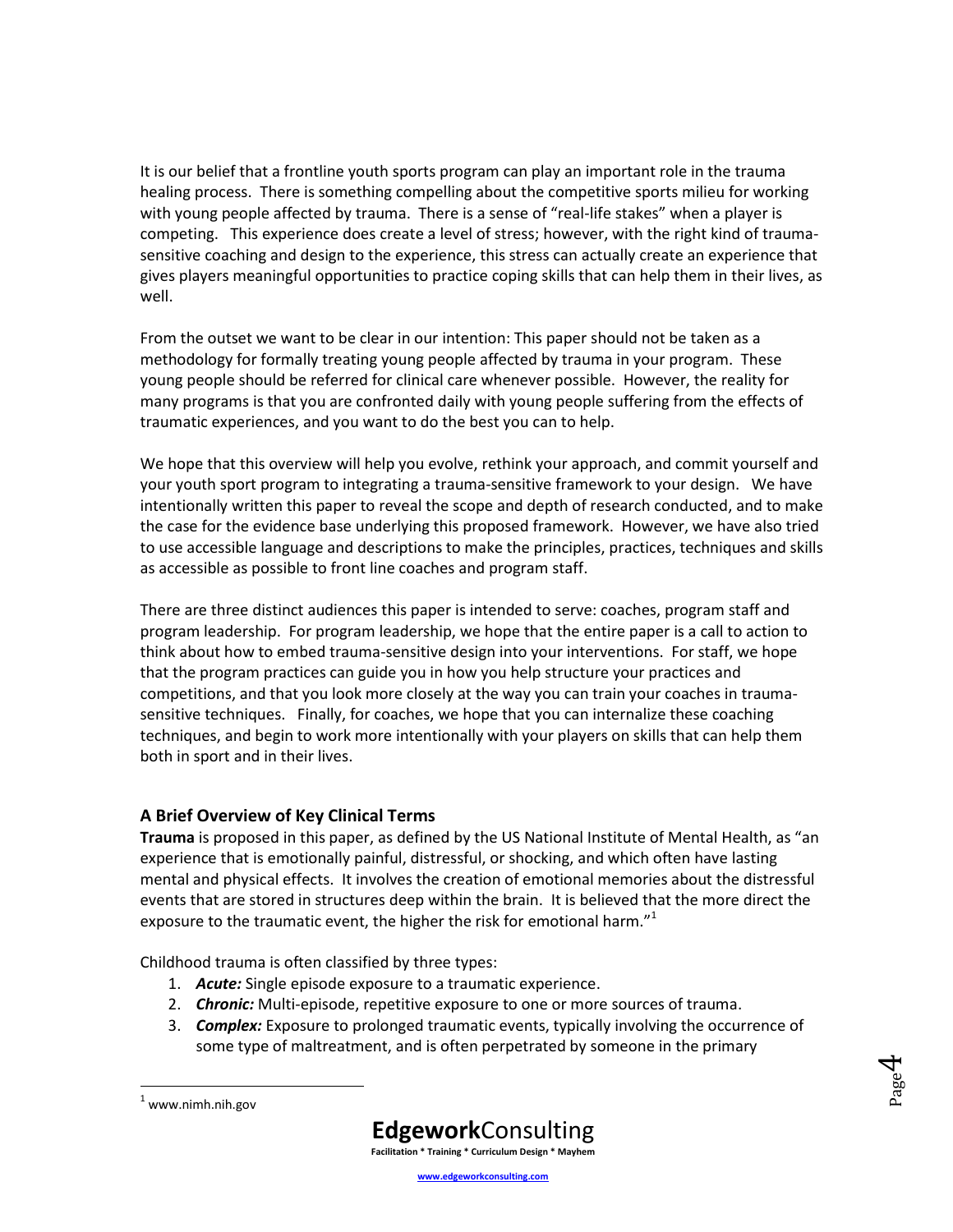caregiving system. This maltreatment could include neglect, physical and/or sexual abuse, war, psychological abuse or domestic/community violence.

Historically, the symptoms and reactions to trauma have been categorized under one label: Post-Traumatic Stress Disorder (PTSD). In recent years there have been initiatives in the medical and clinical communities to expand how trauma symptoms and reactions are categorized. These classifications include: Complex PTSD, Disorders of Extreme Stress Not Otherwise Specified (DESNOS), Post-Traumatic Stress Response and Acute Stress Reaction.

Most recently, Dr. Bessel van der Kolk, a world-renowned expert in child and adolescent trauma, has become the leading proponent of classifying a type of trauma that describes the cluster of symptoms that manifest in children and adolescents who have been victims of complex trauma, Developmental Trauma Disorder (DTD). The case for DTD as its own classification is that children suffering from complex and interpersonal trauma consistently present with a coherent group of symptoms that should be considered as part of the trauma, instead of simultaneous, yet independent, disorders.<sup>2</sup>

There are many symptoms of trauma which can be classified in clusters depending on the type of trauma that the young person has been exposed to. Some common symptoms in young people could include:

- Emotional dys-regulation
- Avoidance-attachment challenges
- depression
- anxiety

 $\overline{\phantom{a}}$ 

- Hyper-vigilance
- Reduced stress tolerance
- Physiological symptoms: bed wetting, trouble sleeping, self-injury

These symptoms could surface in your sport program as:

- Benign fouls or small incidents escalating to full-blown arguments and even physical violence
- Lack of self-awareness about feelings and how they are acting
- A player quitting a competition or even the team for a seemingly minor situation
- Inability to make friends or form pro-social relationships with teammates or coaches
- Struggle to play by the rules when things don't go the player's way
- Inability to handle the pressure of a high-stakes competition or handling a loss
- Lack of focus or concentration

It is important to acknowledge that defining the healing process is equally complex. For the sake of this paper, we will call work that someone does on themselves in response to trauma a *healing process*. Therefore, for this paper, when we talk about the potential positive outcomes that can come from a well-designed trauma-sensitive sport intervention, we will refer to it as "healing" or

Page ഥ



<sup>&</sup>lt;sup>2</sup>Van Der Kolk, Bessel A., Robert S. Pynoos, Dante Cicchetti, Marylene Cloitre, Wendy D'Andrea, Julian D. Ford, Alicia F. Lieberman, Frank W. Putnam, Glenn Saxe, Joseph Spinazzola, Bradley C. Stolbach, and Martin Teicher. *Proposal To Include A Developmental Trauma Disorder Diagnosis For Children and Adolescents in DSM-V*. Rep. 2009. Print.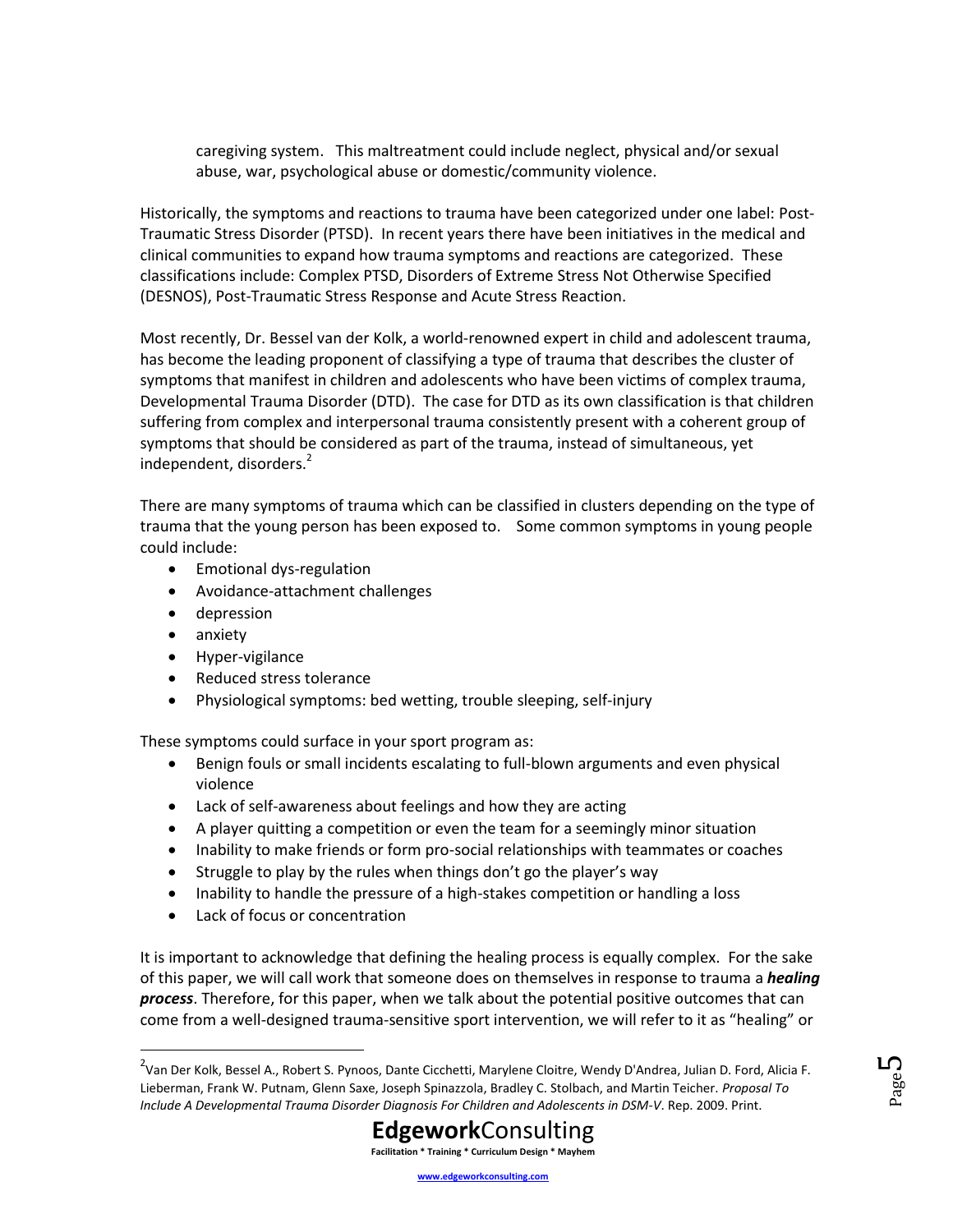the "healing process." We will not be referring to it as "recovery." Additionally, we are not making the claim that sport will heal trauma, rather that a trauma-sensitive sport program can contribute to this healing process.

### <span id="page-5-0"></span>**Designing Our Sport Program to Support Healing**

There is a large body of research around the impact that trauma has on the body, emotions, and most notably in the past 20 years, on the brain. Because the brains of children and adolescents are still developing, they are particularly vulnerable to the neurological effects of trauma.<sup>3</sup> For children affected by trauma, this can often lead to the internalization of a "flight, fight, or freeze" response.<sup>4</sup> In more clinical terms, young people affected by trauma may exhibit severe withdrawal, emotional dys-regulation, aggression and violent behaviors, learning difficulties, or a reduced ability to form positive peer and adult relationships. To unwire or decouple these responses, the brain needs to cut new pathways.

Though we won't be covering the effects of trauma in detail in this paper, we strongly encourage you to explore this field of study to strengthen your knowledge and understanding.

<span id="page-5-1"></span>This framework is designed to help you embed inside your existing sport program a set of principles, practices, coaching skills and player skills that you can use to foster healing.

## **Essential Principles in Trauma-Sensitive Design**

As we explored a wide range of clinical approaches to treating severe trauma, including Cognitive Behavioral Therapy (CBT), Dialectical Behavioral Therapy (DBT), ARC (Attachment, Self-Regulation, Competency), Parent-Child Interactive Therapy (PCIT), Narrative Therapy and other modalities, and studied programs working successfully with young people affected by trauma, we began to notice a set of common principles that seem to guide practitioners, irrespective of specific technique or approach.

These are what we call *trauma-sensitive design principles*. Principles in your program should serve as the foundation upon which you design and deliver your activities, and train your coaches. Principles manifest in program rules, traditions, coach training and how you treat your participants, day in and day out.

It is vital to understand these principles, and then to push your leadership team to discuss the degree to which your program manifests these principles in every practice and competition.

The 11 design principles are clustered into three affinity categories:

 $\overline{\phantom{a}}$ 

1. *Green:* The five most fundamental principles that all aspiring trauma-sensitive sport programs should embed inside the DNA of how they operate.



<sup>&</sup>lt;sup>3</sup>Perry, Bruce D., Ronnie A. Pollard, Toi L. Blakley, and Domenico Vigilante. "Childhood Trauma, the Neurobiology of Adaptation, and "Use-dependent" Development of the Brain: How "States" Become "Traits"" *Infant Mental Health Journal* 1995; 16.4: 275-276.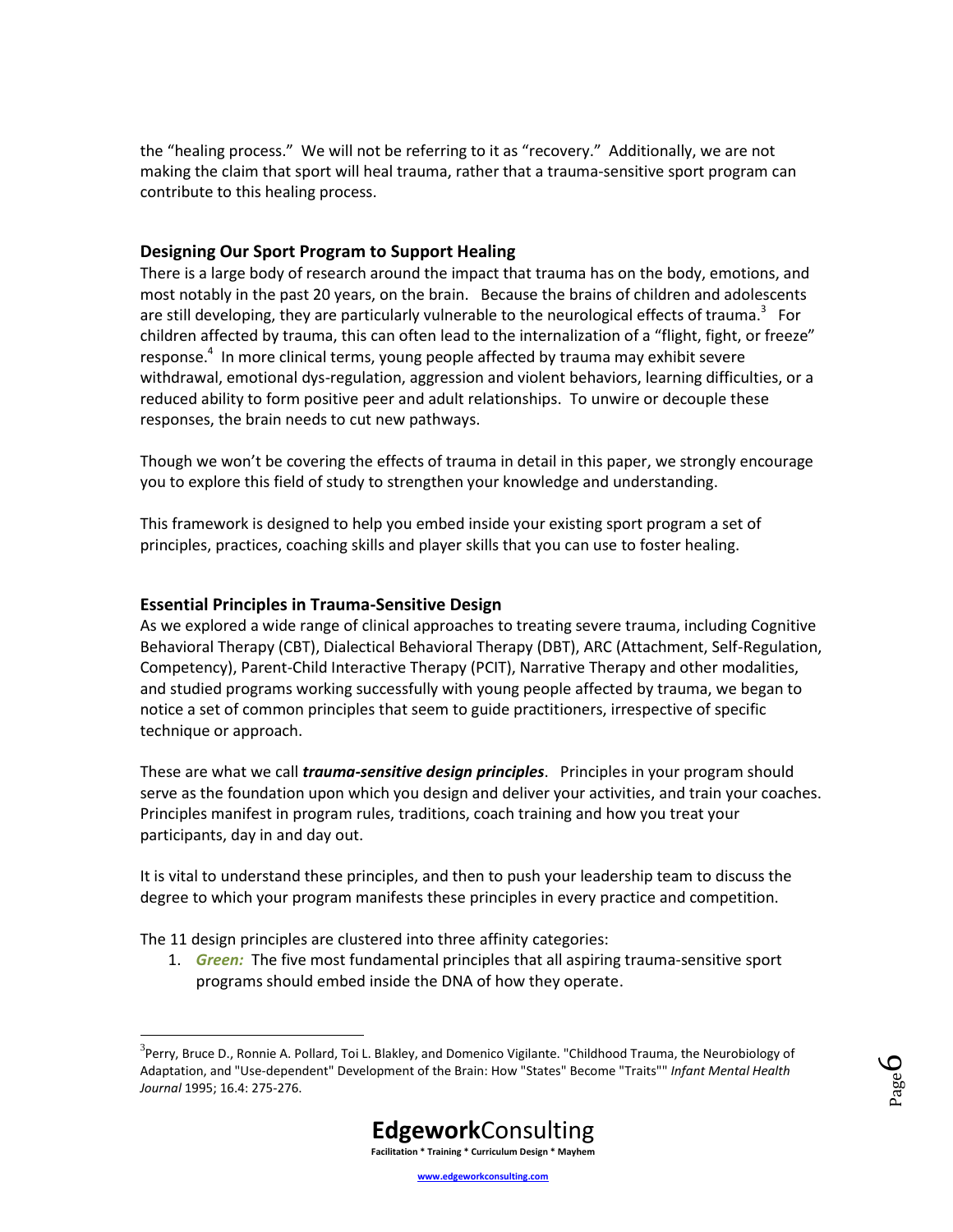- 2. *Orange:* Three principles that guide you where to focus your curriculum and coaching approach.
- 3. *Purple:* Three principles that involve groups and people outside of the participant population. These two principles are very important; however, the reality in some programs is that you will not be able to engage primary caregivers nor will you have any way to refer participants to definitive treatment or care.

| <b>Design Principle</b>        | <b>Description</b>                                                                                                                                                                                                                                                                                                                                                                                                                                                                                                                                                                                               |
|--------------------------------|------------------------------------------------------------------------------------------------------------------------------------------------------------------------------------------------------------------------------------------------------------------------------------------------------------------------------------------------------------------------------------------------------------------------------------------------------------------------------------------------------------------------------------------------------------------------------------------------------------------|
| <b>Safe Space</b>              | Young people who are affected by trauma, in a very primal way, do not feel<br>safe, emotionally and/or physically. Indeed, physical spaces that should be<br>safe, such as the home, neighborhood, or school, may instead be stressful and<br>dangerous, or even the sources of their trauma. This lack of safety can<br>manifest in a hyper-sensitivity to safety threats. Designing for safety,<br>especially emotional safety, is imperative in a trauma-sensitive sport program.<br>It can be particularly beneficial for players to identify what a safe space means<br>for them. <sup>5</sup>              |
| Long-Term<br><b>Engagement</b> | Healing from trauma is a long process. Programs that seek to aid in this<br>process must be aware of the need for a long-term, continuous investment,<br>but also the limits of the healing they can hope to facilitate. Even with good<br>design and strong activities, short-term programs can actually have a negative<br>effect, re-activating the trauma when the intervention ends.<br>It is unlikely for a program, staff member, or participant to stay indefinitely,<br>raising the question of "How much is enough?" For trauma healing, the only                                                      |
|                                | answer that can be given with some level of certainty is: it's enough when the<br>young person is observed to be doing better, not just in the program, but in<br>their day-to-day life; and that their improved state is not temporary but<br>remains intact for a long period of time.                                                                                                                                                                                                                                                                                                                         |
| Attachment-                    | Attachment is defined as the meaningful relationships that someone forms                                                                                                                                                                                                                                                                                                                                                                                                                                                                                                                                         |
| <b>Focus</b>                   | with others, and is a crucial component of child development. Attachment<br>has been described as "the foundation on which all other developmental<br>competencies are built." <sup>6</sup> This kind of attachment is central to any<br>meaningful healing. In other words, "the healing environment is a safe,<br>relationally-enriched environment." <sup>7</sup> (Emphasis added.) Traditionally, this<br>attachment system is based on caring adult relationships, primarily parents,<br>but also can include other caregivers such as other family members, mentors,<br>teachers, and, hopefully, coaches. |

 $\overline{a}$ <sup>5</sup> *Women Win.* "Tips for Creating Safe Spaces." *The International Guide for Designing Sports Programmes For Girls: Recommendations from the Field.* 2011:30-34.

 $^7$  Perry, Bruce D., and Erin Hambrick. "Introduction to The Neurosequential Model of Therapeutics (NMT): A Neurodevelopmentally‐informed Approach To Clinical Work With Maltreated Children." *Reclaiming Children and Youth: The Journal Of Strengths-based Interventions* Aug. 2008: 4.



<sup>6</sup> Arvidson, Joshua, Kristine Kinniburgh, and Kristin Howard, et al. "Treatment of Complex Trauma in Young Children: Developmental and Cultural Considerations in Application of the ARC Intervention Model." *Journal of Child and Adolescent Trauma* 2011; 4.1: 1.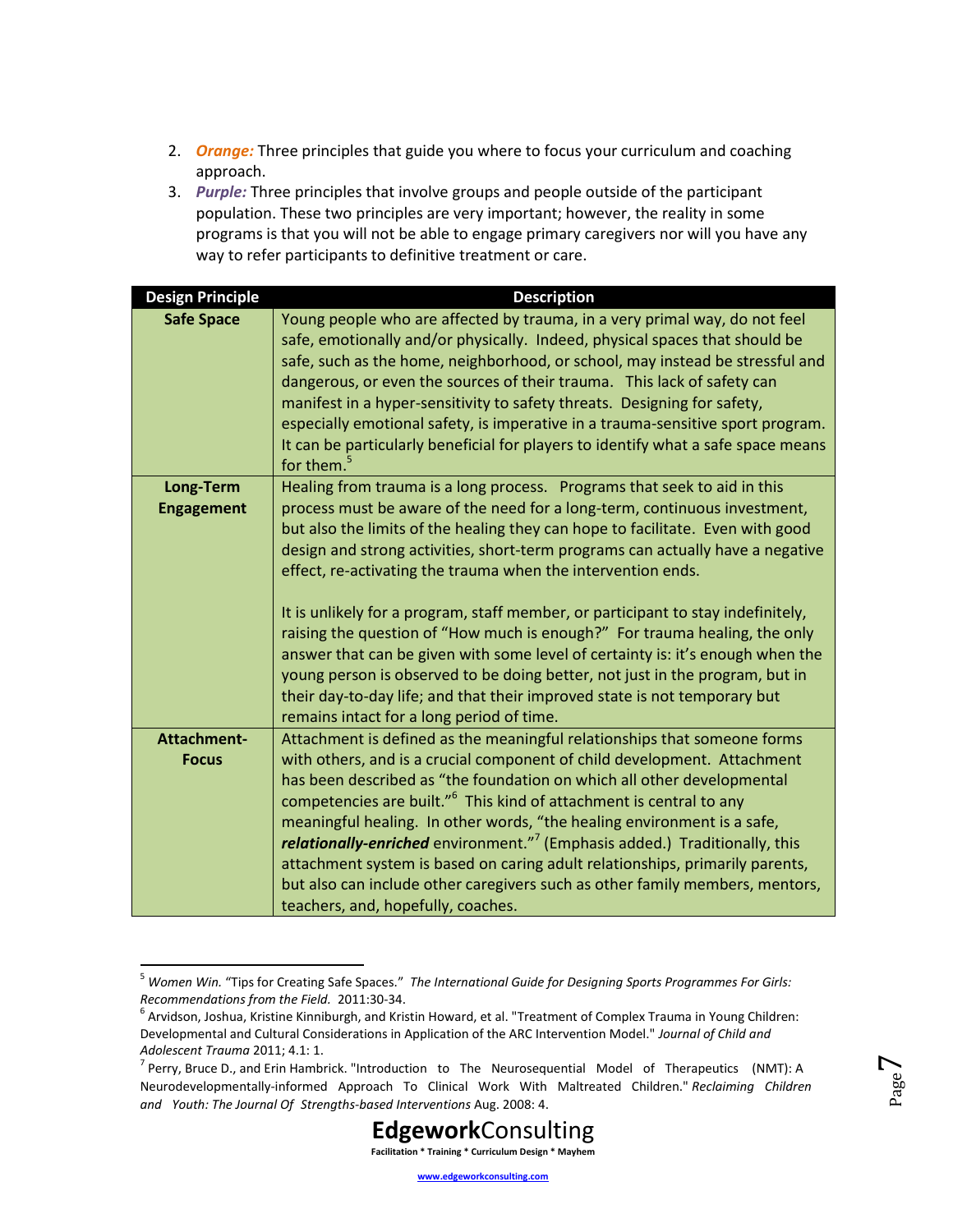|                                                                      | Research has shown that "children with relational stability and multiple<br>positive, healthy adults invested in their lives" <sup>8</sup> make progress that those<br>without these benefits do not. Recent research has also found that<br>meaningful peer relationships are of vital importance for young people<br>affected by trauma, helping them deal with stressful situations and raising<br>self-esteem. <sup>9</sup> Their consistent presence is a vital component of the healing<br>process. <sup>10</sup>                                                                                                                                                                                                                                                                                                                     |
|----------------------------------------------------------------------|---------------------------------------------------------------------------------------------------------------------------------------------------------------------------------------------------------------------------------------------------------------------------------------------------------------------------------------------------------------------------------------------------------------------------------------------------------------------------------------------------------------------------------------------------------------------------------------------------------------------------------------------------------------------------------------------------------------------------------------------------------------------------------------------------------------------------------------------|
| <b>Supportive</b><br><b>Structure</b>                                | "The re-establishment of daily patterns of living that supply structure and<br>support such as participation in work, school and community activities," can<br>help facilitate healing in young people affected by trauma. <sup>11</sup> These structural<br>factors create an important level of security and safety, while also making<br>sure that pro-social behavior expectations are understood by all participants.<br>Trauma can profoundly upend a young person's sense of what is predictable,<br>and a supportive program structure can be instrumental in helping<br>participants begin to regain part of their sense of security, safety and even a<br>layer of control. [S] port can provide a predictably structured environment<br>where even communities with long histories of conflict will come together to<br>play."12 |
| <b>Integration with</b><br><b>Local Cultural</b><br><b>Practices</b> | "All psychosocial interventions should be respectful and grounded in the<br>culture" in which they take place. $^{13}$ This is for two primary reasons:<br>Different cultures have various ways of dealing with trauma and grief.<br>a.<br>Adding local elements to your program design can help increase<br>b.<br>feelings of familiarity and normalcy.<br>Integration of local practices can also contribute to this vital sense of<br>normalcy and familiarity by re-introducing elements of culture, and what life<br>was like from before the trauma. Participation in group cultural activities can<br>"rebuild a sense of solidarity and community, while also enabling pro-social<br>behaviors such as cooperation, communication, and skills in settling conflict<br>non-violently." <sup>14</sup>                                 |
|                                                                      | Taking into account local cultural practices associated with grief and trauma is<br>especially important when coming from a Western background, and working<br>in a non-Western setting.                                                                                                                                                                                                                                                                                                                                                                                                                                                                                                                                                                                                                                                    |

<sup>&</sup>lt;sub>8</sub><br>Bid: 4.

<sup>14</sup> Duncan and Arntson 2004: 24.



 $<sup>9</sup>$  Duncan and Arntson 2004: 17.</sup>

<sup>10</sup> Bragin, Martha. "To Play, Learn, and Think: Understanding and Mitigating the Effects of Exposure to Violent Events on the Cognitive Capacity of Children and Adolescents." *Journal of Infant, Child, and Adolescent Psychology* 2005; 4.3: 296- 309.

<sup>11</sup> Lawrence, Sue, Mary De Silva, and Robert Henley. "Sports and Games for Post-traumatic Stress Disorder (PTSD)." Review. *The Cochrane Collaboration* 2010: 2.

<sup>&</sup>lt;sup>12</sup> Henley, Robert. "Helping Children Overcome Disaster Trauma Through Post-Emergency Psychosocial Sports Programs." Working Paper. Swiss Academy for Development 2005: 25.

<sup>13</sup> Colliard 2005: 20.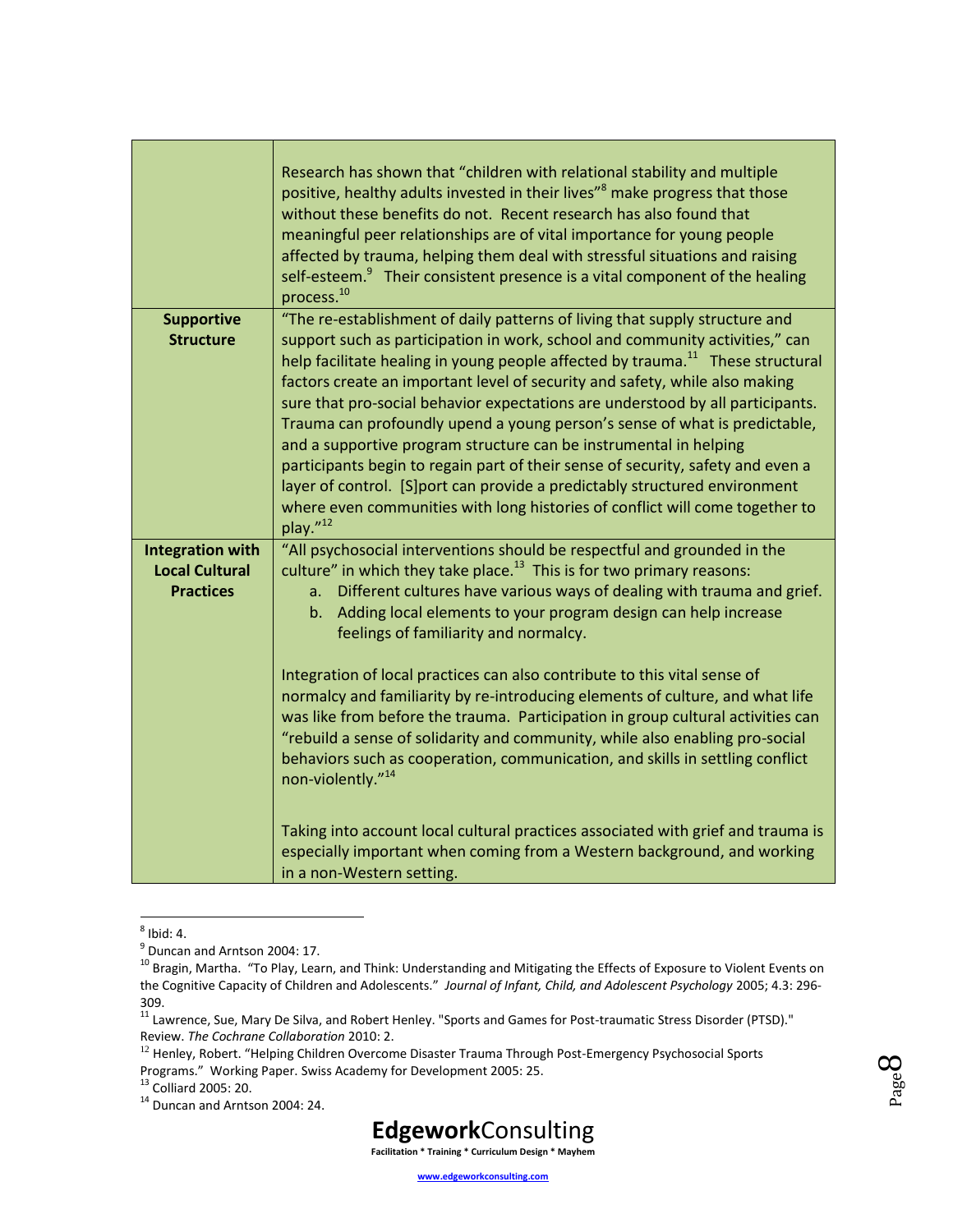| Play/Activity-<br><b>Based</b> | Play can serve as a natural and powerful promoter of learning and growth<br>"that provides manipulation and facilitates mastery, self-worth, and the<br>development of basic competencies - including social competencies." <sup>15</sup><br>Play<br>is especially important for young people affected by trauma, and indeed may<br>be "necessary for assisting children to master emotional traumas and<br>disturbances."16<br>Research shows that adding play to therapeutic work can lead to the<br>development of competency, executive functioning, and a positive sense of<br>self. <sup>17</sup> Regaining the ability and space to play can signify and encourage a |
|--------------------------------|-----------------------------------------------------------------------------------------------------------------------------------------------------------------------------------------------------------------------------------------------------------------------------------------------------------------------------------------------------------------------------------------------------------------------------------------------------------------------------------------------------------------------------------------------------------------------------------------------------------------------------------------------------------------------------|
|                                | return to normalcy. "[P] lay is thus an extraordinary way of healing scars left<br>by a disaster. It not only lessens anxiety and depression, but restores hope<br>and creativity. It brings back pleasure and desire, which are the foundations<br>of psychosocial life." <sup>18</sup>                                                                                                                                                                                                                                                                                                                                                                                    |
| <b>Skills-Based</b>            | One of the central features of any positive youth development experience is<br>its emphasis on building skills and competency. It is also central to several<br>treatment approaches, including CBT, DBT, and ARC. Young people need at<br>least one "island of competence" - an area that has been or has the potential<br>to be a source of pride and accomplishment. <sup>19</sup> This concept of islands of<br>competence, championed by Dr. Robert Brooks (not specifically related to<br>trauma), emphasizes identifying and strengthening these areas so that they<br>can balance out the feelings of inadequacy.                                                   |
|                                | Recreation and pure play-based interventions typically do not emphasize skill<br>building in their design. Developing skills is inherent in sport and positions<br>the sport experience with a unique opportunity to align with a key component<br>of trauma healing.                                                                                                                                                                                                                                                                                                                                                                                                       |
| <b>Strengths-Based</b>         | A strength is something that a young person is good at and enjoys doing. For<br>a young person affected by trauma, they can be so overwhelmed by the<br>traumatic experience, internalizing and generalizing feelings of guilt, blame,<br>fear, anxiety, etc., that they lose sight of what they have that is still strong and<br>positive.                                                                                                                                                                                                                                                                                                                                 |
|                                | Both in a clinical setting and in a trauma-sensitive sport program,<br>"assessments of children need to include competence, assets, strengths, and<br>protective factors, not just symptoms, problems, risks, deficiencies, and<br>vulnerabilities." <sup>20</sup> Focusing on strengths can help young people develop self-                                                                                                                                                                                                                                                                                                                                                |

<sup>15</sup> Mann, Dale. "Serious Play." *Teachers College Record* 1996; 97: 446-467.

 $\overline{\phantom{a}}$ 



Page  $\sigma$ 

<sup>&</sup>lt;sup>16</sup> Henley 2005, 12-13.

 $^{17}$  Arvidson, Joshua, Kristine Kinniburgh, and Kristin Howard, et al. 2008.

<sup>18</sup> Colliard, Claire. "A Psychosocial Programme of Recreational Centres in Bam (Iran)." *Center for Humanitarian Psychology* and *Terre des Hommes.* March 2005: 39.

<sup>&</sup>lt;sup>19</sup> Brooks, Robert. "The Search for Islands of Competence: A Metaphor of Hope and Strength." [http://www.drrobertbrooks.com/writings/articles/0506.html.](http://www.drrobertbrooks.com/writings/articles/0506.html) Published June 2005.

<sup>&</sup>lt;sup>20</sup> Henley 2005: 27.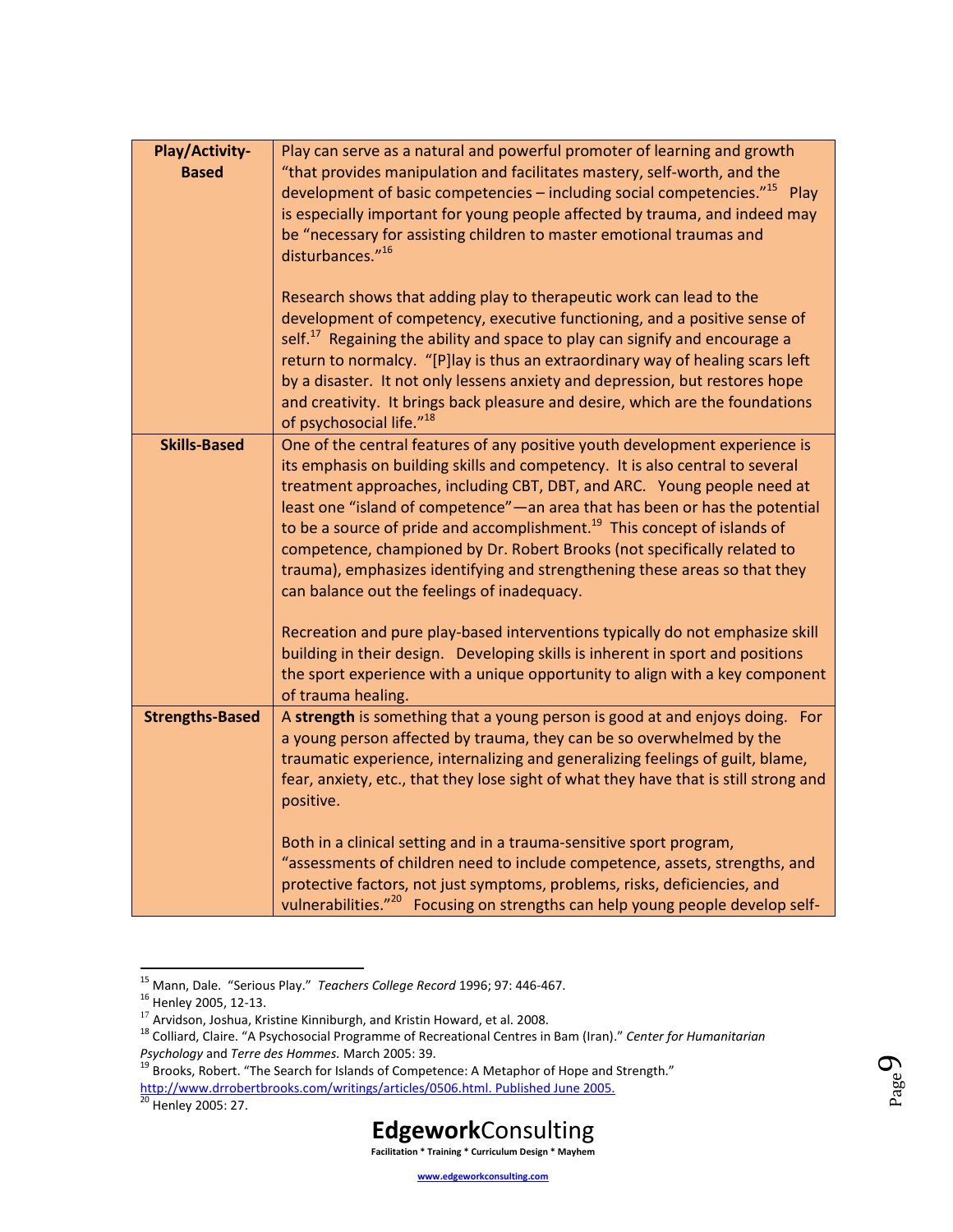|                                                                            | efficacy and self-esteem, which is one factor that has been linked to building<br>resilience in children. <sup>21</sup>                                                                                                                                                                                                                                                                                                                                                                                                                                                                                                                                                    |
|----------------------------------------------------------------------------|----------------------------------------------------------------------------------------------------------------------------------------------------------------------------------------------------------------------------------------------------------------------------------------------------------------------------------------------------------------------------------------------------------------------------------------------------------------------------------------------------------------------------------------------------------------------------------------------------------------------------------------------------------------------------|
| <b>Robust Referral</b><br><b>System</b>                                    | There will be many times when the work that we are doing with the young<br>person is not enough, and their needs are greater than what we can offer. In<br>these instances it is critical that we can help them reach the services they<br>need. One way to ensure that you are aware of their needs is early screening,<br>followed up by a regular review of these findings.<br>Take the time to identify potential partners in your community who could                                                                                                                                                                                                                 |
|                                                                            | supplement the services that your trauma-sensitive sport framework already<br>provides. This way, when you encounter a participant that needs further<br>assistance, you can connect them quickly to a competent partner.                                                                                                                                                                                                                                                                                                                                                                                                                                                  |
|                                                                            | This robust referral system also includes how young people are referred into<br>your program. It is critical to have a clear understanding of the kinds of young<br>people that your program can realistically accommodate, and how you can<br>position your program with other organizations to receive referred young<br>people who could most benefit from your services.                                                                                                                                                                                                                                                                                               |
| <b>Support and</b><br><b>Ongoing Training</b><br>for Coaches               | It is important to remember that coaches in your program will need support,<br>and a space to deal with their feelings. Working with this kind of population<br>can bring with it higher stress, more burnout and generally, more challenge.<br>In many cases, the pool of coaches you will draw from will be coming from the<br>local area. Depending on the type of trauma, you may be facing a situation in<br>which many or all of your coaches have suffered the same trauma as the<br>young people you are serving. If these coaches are helped in their process,<br>they will be able to be more present and effective in their work helping the<br>children."22    |
|                                                                            | Young people affected by trauma can present with a wide range of behaviors<br>and symptoms that may challenge frontline coaches beyond their current<br>capabilities. Attention should be paid to emerging training needs of coaches;<br>provide them with additional knowledge and skill building opportunities.                                                                                                                                                                                                                                                                                                                                                          |
| <b>Support</b><br>for/Activation of<br><b>Primary</b><br><b>Caregivers</b> | In our efforts to leverage the power of attachment, it is critical that we try to<br>engage the primary caregivers in our work. They can have a profound and<br>positive influence on the child. There are two important ways we can think<br>about reaching out and including caregivers:<br>Direct Support: If we have the resources, we can offer direct<br>a.<br>support to the caregivers in the form of skill-building sessions,<br>emotional support and providing necessary referrals.<br>Integration in the Program: Where appropriate, we can creatively<br>b.<br>include the caregiver in your program, as a trained fan, team<br>manager assistant coach, etc. |

 $Page10$ 

 $\overline{a}$ <sup>21</sup> Cook 2005: 396.

<sup>22</sup> Henley 2005: 27.

**Edgework**Consulting **Facilitation \* Training \* Curriculum Design \* Mayhem**

**www.edgeworkconsulting.com**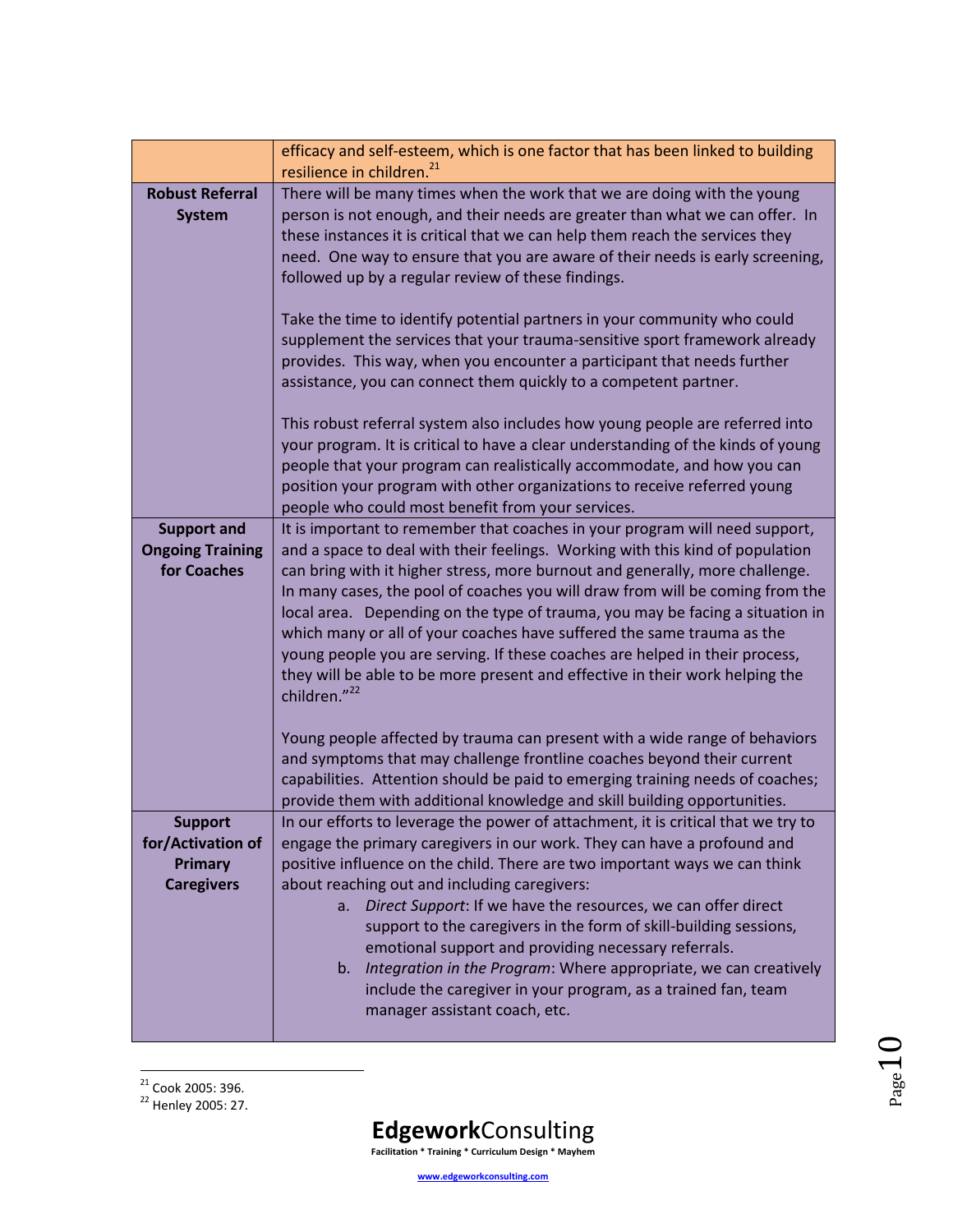You will read in the pages that follow how we propose translating these design principles into practical techniques and skills for coaches and players.

## <span id="page-10-0"></span>**Skills Players Can Work on in Sport to Help Promote Their Own Healing**

Player skills are, in many ways, the last piece in the puzzle of creating a successful traumasensitive sport program. However, to understand the coaching skills and program practices that we describe in this paper, it is first essential to understand the types of skills that players need to work on to foster their healing.

These player skills are all drawn directly from the clinical literature on specific aspects of trauma healing that are most common among young people affected by trauma. You will notice that the skills connect in various ways to several core areas of trauma healing, most notably:

- Self-awareness
- Self-regulation
- Regaining a sense of control of their lives
- Communication skills and self-expression
- Relationship building

For many of these player skills, there are much more technical and clinical analog terms in the literature. However, a key element in designing a trauma-sensitive sport program is embedding the trauma work as deeply inside the sport as you can. In this way, the player is focused on their development as an athlete, the language is accessible and sport-friendly, and you have a safe and neutral way to talk about skills that you know are a benefit to the player in their trauma healing without turning the sport into an outwardly "therapeutic" experience, which can turn players away from participation.

We have conducted our own extensive research on key attributes that correlate with young people who are able to make risk reduction and health seeking choices, and found that many of these attributes align with the types of skills that are described above in the clinical literature. These eight attributes are:

- Self-awareness
- Positive individual and group identity
- Situational awareness
- $\bullet$  Plan B thinking
- Future focus
- Discipline

 $\overline{a}$ 

- Social confidence
- Pro-social connections<sup>23</sup>

There is an emerging skillset to trauma healing. It is distinct for each individual; however, generally, there are key skills that players can work on in their own development and healing

<sup>23</sup> Bergholz, Lou, Kinderknecht, Lauren, and Munir, Eren. *The Anatomy of a Health Seeking Choice: Uncovering a Special Set of Attributes That Promote Health Seeking Choices among Young People*. 18 July 2012.



**www.edgeworkconsulting.com**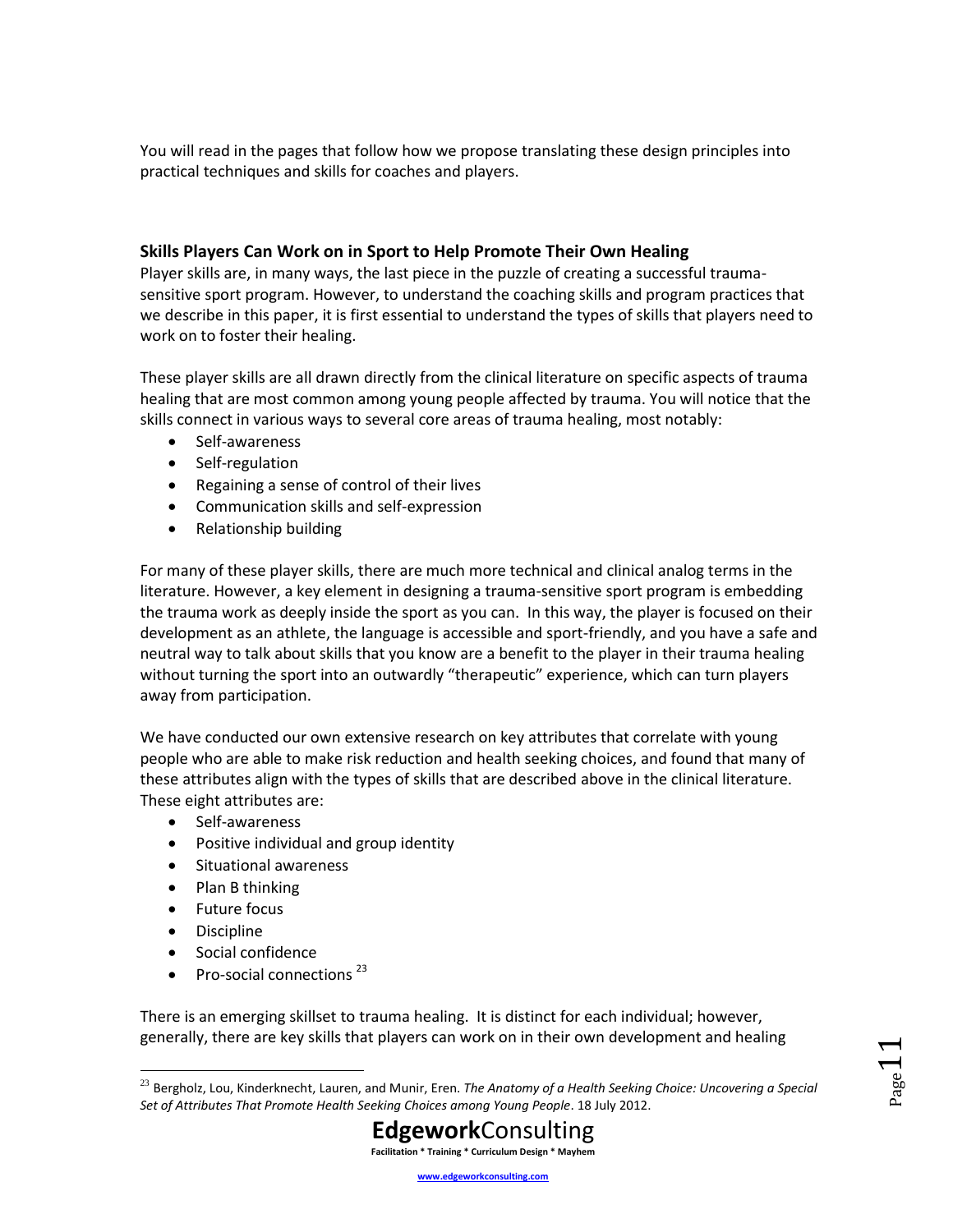process. Do not assume that every child will benefit from working on all of these skills. We need to take an individual approach, matching one or more of these player skills to each individual player. We have seen that the most positive benefit comes from working one skill at a time. Get to know the individual player, talk with them openly about what kinds of skills can most benefit them and then make a plan to help them develop this skill. This section will introduce the player skills and the two sections that follow will provide tools and techniques for how to create the sport experience to promote these specific player skills.

The 12 trauma-sensitive player skills are:

| <b>Player Skill</b>   | <b>Description</b>                                                                     |
|-----------------------|----------------------------------------------------------------------------------------|
| <b>Mindfulness</b>    | Too often, a trauma victim suffers a level of dissociation or emotional                |
| (and Reflection)      | numbing. One of the most critical skills that a young person affected by               |
|                       | trauma needs to develop is their ability to connect to their feelings and              |
|                       | thoughts, to pay attention to what kind of mood they are in, and to what type          |
|                       | of reactions they are having to stressors and the like in their environment.           |
|                       | This skill is often called <i>mindfulness</i> . Mindfulness can take on many forms for |
|                       | a player, including:                                                                   |
|                       | Identifying and using specific words to name feelings                                  |
|                       | Recognizing stressors<br>$\bullet$                                                     |
|                       | Recognizing sources that sooth and comfort                                             |
|                       | There is another skill that complements mindfulness very closely. It is the            |
|                       | player's ability to stop the action of their life, and make time (even a few           |
|                       | seconds) to review and learn. This is called reflection. When someone                  |
|                       | reflects, they are taking control of their thoughts and even actions, and              |
|                       | committing to thinking before taking action.                                           |
| <b>Coming to Play</b> | For some of the young people we work with, showing up may represent a                  |
|                       | significant commitment. They may struggle with their behavior in our                   |
|                       | program; however, we need to always recognize that they still chose to                 |
|                       | attend. They are here. We can work with them when they are here. Coming                |
|                       | to play can also be mental. Young people affected by trauma can be triggered           |
|                       | or distracted by many different things in their environment, and a common              |
|                       | struggle is with focus and blocking out these mental and emotional                     |
|                       | interruptions. This is a skill that your players need to develop, and sport can        |
|                       | be an excellent medium to help them do this.                                           |
|                       | Finally, getting ready is another component of the coming to play process.             |
|                       | This includes putting on the proper gear, stretching, warming up, and doing            |
|                       | anything else that helps a player to be mentally present. Getting ready can            |
|                       | also include the transition from sport back to the players' regular life. The          |
|                       | "cool down" period can be equally important in terms helping the player to             |
|                       | prepare for what can be a harsh transition back to their reality.                      |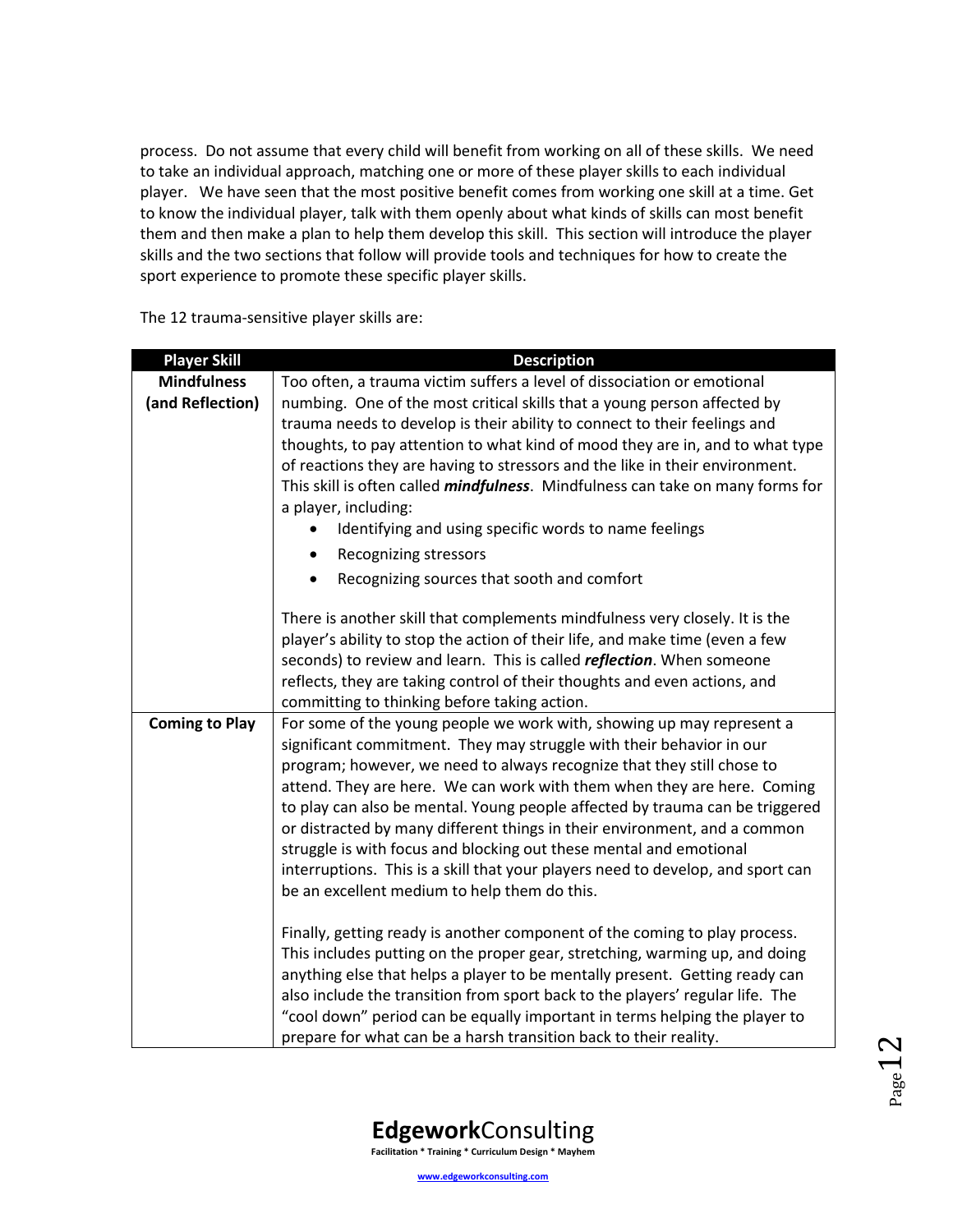| <b>Checking</b>        | Self-regulation is the "child's ability to identify, modulate, and express his or        |
|------------------------|------------------------------------------------------------------------------------------|
| Yourself               | her internal experience." <sup>24</sup> While people are generally able to control their |
|                        | emotions and body, young people affected by trauma may not be able to,                   |
|                        | which can lead to seemingly disproportionate responses to stress. Anything               |
|                        | that keeps the brain, body, and emotions in check can be a method of self-               |
|                        | regulation, a cornerstone of trauma recovery. In order to begin the process of           |
|                        | self-regulation, a young person affected by trauma must first correctly                  |
|                        | identify their emotional state, and then how to react in ways that are not               |
|                        | destructive to themselves or others.                                                     |
| <b>Recognizing and</b> | Trauma causes a person to make primal choices: fight, flight or freeze. They             |
| <b>Making Choices</b>  | are not necessarily born from thoughtful decision making. Sport offers the               |
|                        | young person affected by trauma a setting in which they can make hundreds                |
|                        | of decisions and, with close supervision and support, learn from each of these           |
|                        | choices. Each time you see a player making a choice that is good for them, or            |
|                        | a choice that reduces or stops damage they could have done to someone else,              |
|                        | celebrate with your player. Help them become aware of the good choices                   |
|                        | they are making, and in general, to recognize the opportunity they have in               |
|                        | sport to practice making choices.                                                        |
| <b>Speaking Your</b>   | In addition to being unable to self-regulate their internal emotional states,            |
| <b>Truth</b>           | young people affected by trauma must also be able to acknowledge and                     |
|                        | accurately identify their feelings. Dissociation from thoughts and feelings is           |
|                        | one of the most common symptoms of trauma, and developing participants'                  |
|                        | abilities to connect to the present in both their internal and external worlds is        |
|                        | crucial.                                                                                 |
| <b>Taking Breaks</b>   | Trauma often results in a hyper-sensitive stress response. Stressors that you            |
| from Bad Stress        | would expect to be managed well by the young person escalate quickly into                |
|                        | blowouts or meltdowns. There is a re-wiring that needs to happen to their                |
| <b>AND</b>             | stress response that we can help foster using the sport experience. To do                |
|                        | that we have to create a dialogue with our player about stress and the                   |
| Staying in the         | difference between good and bad stress.                                                  |
| <b>Game with Good</b>  |                                                                                          |
| <b>Stress</b>          | Below is a helpful continuum to support your players' ability to distinguish             |
|                        | between good and bad stress:                                                             |
|                        | Comfort zone: Times in your life when you are relaxed, feel at ease                      |
|                        | and peaceful (no stress).                                                                |
|                        | Stretch zone: Times in your life when you feel anxious or nervous, but                   |
|                        | the outcome that could come from staying in this stressful experience                    |
|                        |                                                                                          |
|                        | feels worth the stress (good stress).                                                    |
|                        | Panic Zone: Times in your life when the stress you feel is so much that                  |
|                        | you feel a sense of fear, flooded emotions and are unable to see any                     |
|                        | benefits to staying in the situation (bad stress).                                       |
|                        |                                                                                          |
|                        | By recognizing that a situation is not one that they are able to deal with and           |

 $^{24}$  Arvidson, Joshua, Kristine Kinniburgh, and Kristin Howard, et al. 2008: 36.

 $\overline{\phantom{a}}$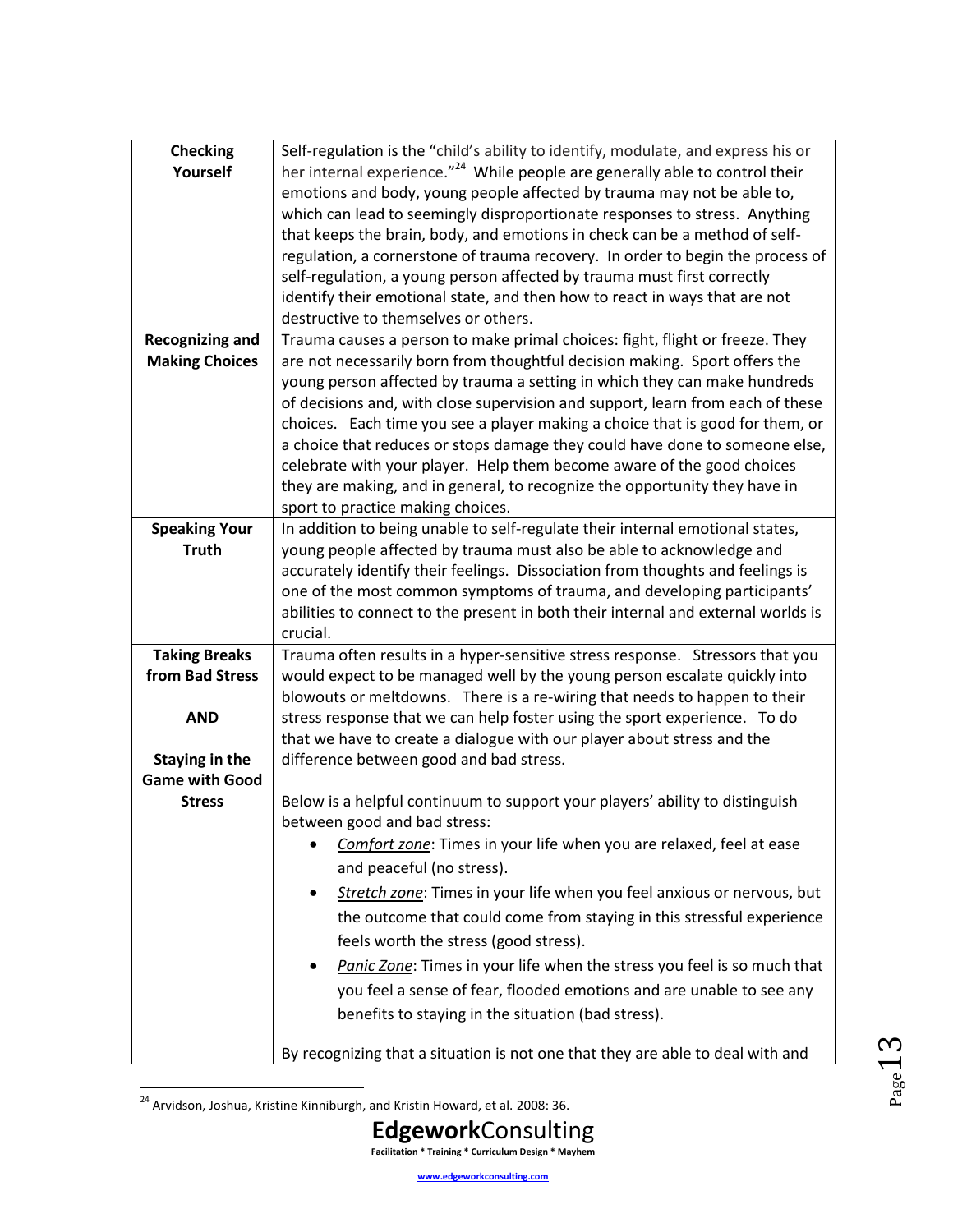|                       | removing themselves from it, participants are able to both control their                   |
|-----------------------|--------------------------------------------------------------------------------------------|
|                       | participation and lessen their exposure to stress that may aggravate their                 |
|                       | trauma. As an example, it might be helpful to allow kids to sub themselves                 |
|                       | out whenever they feel the need, or take a minute to put their hand over                   |
|                       | their heart and re-connect with their bodies and feelings. <sup>25</sup>                   |
| <b>Playing to</b>     | While we have discussed that the program design should be focused on                       |
| <b>Strengths</b>      | developing and celebrating participants' strengths, it must also take into                 |
|                       | account that players are often not skilled at identifying and using their own              |
|                       | strengths. "Traumatic experiences are inherently invalidating," <sup>26</sup> which can    |
|                       | leave the young person feeling useless. Many young people affected by                      |
|                       | trauma will gather evidence against themselves, and "interpret any lack of                 |
|                       | success as further evidence of their inherent failure." <sup>27</sup> We can help a player |
|                       | identify a specific skill/attribute and turn it into a strength.                           |
| <b>Reframing</b>      | For some young people affected by trauma their default reaction to a                       |
|                       | situation may be to see the negative, not just in the situation, but in                    |
|                       | themselves. This player needs to develop the ability to see a situation or an              |
|                       | aspect of who they are from a new, more positive angle. This skill is called               |
|                       | reframing. When a player can take a mistake, or a negative self-view and                   |
|                       | describe it differently, this is a major step in the healing process and is a              |
|                       | cornerstone of resilience. It is up to the coach to work with this player, first by        |
|                       | showing them other views, and then by helping them to do the reframing                     |
|                       | themselves.                                                                                |
| <b>Self-Coaching</b>  | Self-coaching is literally the act of having a supportive, forgiving coaching              |
|                       | conversation with yourself. Self-coaching may be a quiet, internal voice or it             |
|                       | could be an actual out-loud voice that someone may use. Self-coaching can                  |
|                       | have the effect of being both self-comforting and focusing While you, as a                 |
|                       | coach, can be helpful in assisting the player in processing their feelings and             |
|                       | learning from them, it is even more valuable if they are able to do it                     |
|                       | themselves.                                                                                |
| <b>Being a Friend</b> | Young people affected by trauma often have more difficulty forming positive,               |
|                       | healthy relationships, with adults and peers. Developing pro-social                        |
|                       | relationships is critical, allowing them to lean on others for support and not             |
|                       | remain isolated. Relationship building is at the heart of developing empathy-              |
|                       | relating to someone else, seeing the world through their eyes, feeling what it             |
|                       | means to care for someone else. Many sport experiences have a significant                  |
|                       | social and interpersonal component to them. With support and coaching,                     |
|                       | your player can see each practice/competition as an opportunity to develop                 |
|                       | key socializing and relationship building skills.                                          |
| <b>Making</b>         | Community Contributions are actions that a player takes that help to better                |
| <b>Community</b>      | the team/community/experience. As discussed earlier, many young people                     |
| <b>Contributions</b>  | affected by trauma feel disconnected from their communities and even                       |
|                       | society. Some have had such terrible things done to them or have themselves                |
|                       |                                                                                            |

<sup>&</sup>lt;sup>25</sup> Ogden, Pat. "Wisdom of the Body – Lost and Found." Presented at the 23<sup>rd</sup> Annual Trauma Conference, June 9, 2012.

 $Page14$ 



<sup>&</sup>lt;sup>26</sup> Black Becker, Carolyn, and Claudia Zayfert. "Integrating DBT-Based Techniques and Concepts to Facilitate Exposure Treatment for PTSD." *Cognitive and Behavioral Practice* 2001; 8: 112.

<sup>27</sup> Ibid 112.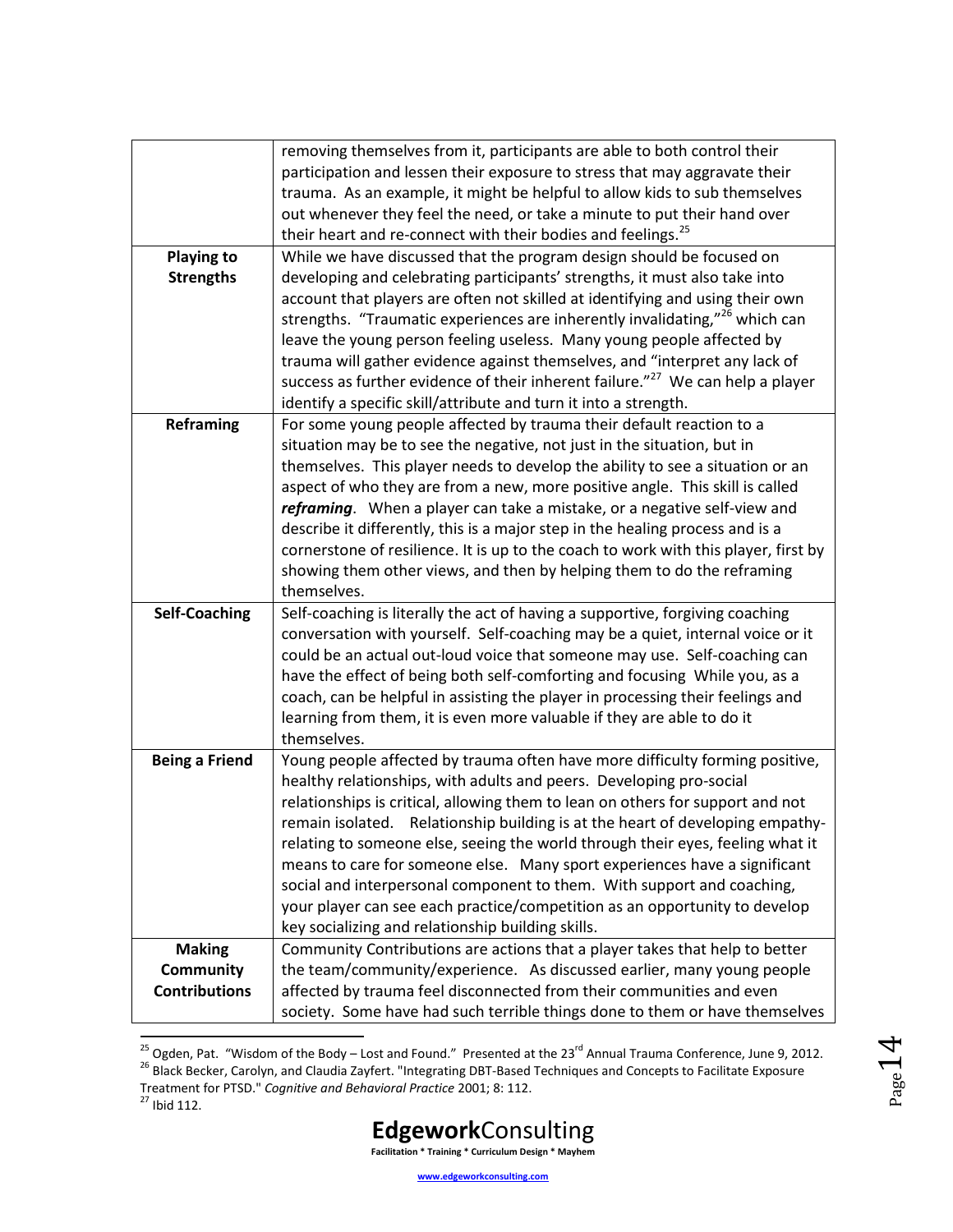| committed such terrible acts and may have lost a sense of what it means to     |
|--------------------------------------------------------------------------------|
| do something positive in the world. Being a part of something that is good for |
| the broader community has been linked to greater resilience. For players, this |
| experience can serve as a powerful catalyst for self-esteem, self-efficacy and |
| connectivity.                                                                  |

## <span id="page-14-0"></span>**Day-to-Day Program Practices that Help to Create a Sport Program that Promotes Healing**

The interaction between coach and player are the centerpiece of any sport experience. There is also a structure that exists in the sport experience. This structure is comprised of the practice and competition schedule, the rules of the sport and team and the overall culture that is created within the experience. We have come to learn that this structure plays a vital role in promoting healing for young people on your team affected by trauma.

We call the elements of this trauma-sensitive structure *program practices*. These practices represent specific things you can do to organize your sport experience to become a climate that supports and even helps to facilitate the healing work that we hope our players can do in their sport experience.

| <b>Program Practice</b> | <b>Description</b>                                                                                                                                                                                                                                                                                                                                                                                                                                                                                                                                                                                                                       |
|-------------------------|------------------------------------------------------------------------------------------------------------------------------------------------------------------------------------------------------------------------------------------------------------------------------------------------------------------------------------------------------------------------------------------------------------------------------------------------------------------------------------------------------------------------------------------------------------------------------------------------------------------------------------------|
| <b>Coach in Pairs</b>   | A young person affected by trauma is more likely to have individual needs<br>during a practice or competition. Too often we are coaching solo, and when<br>a player starts to struggle behaviorally we are unable to tend to their needs<br>because we have an obligation to the team. We need to be available for this<br>player without losing basic supervision and support of the overall team.<br>Ideally, two coaches would be able to run the practice together, so if one was<br>occupied with the needs of a participant, the practice would continue with<br>minimal disruption to the other players.                          |
|                         | Research shows that the likelihood of a child reaching out is directly<br>correlated to their perception of how this attempt to connect will be<br>received. <sup>28</sup> By setting the precedent of being available for a young person to<br>reach out any time during the practice, participants will be more likely to take<br>advantage of these resources and to trust us; these moments are the most<br>vital coaching opportunities for us. These are the moments when we could<br>talk a player down from an escalation, help a player gain perspective on a<br>situation, and promote self-awareness and deep skill building. |
|                         | Though there is no guarantee that two coaches will be more attentive to their<br>players; with proper awareness and training on why they are working in pairs,<br>the potential that they will react appropriately should increase.                                                                                                                                                                                                                                                                                                                                                                                                      |

 $\overline{a}$  $^{28}$  Ogden, Pat. "Wisdom of the Body – Lost and Found." Presented at the 23<sup>rd</sup> International Trauma Conference, June 9, 2012.

 $_{\rm Page}15$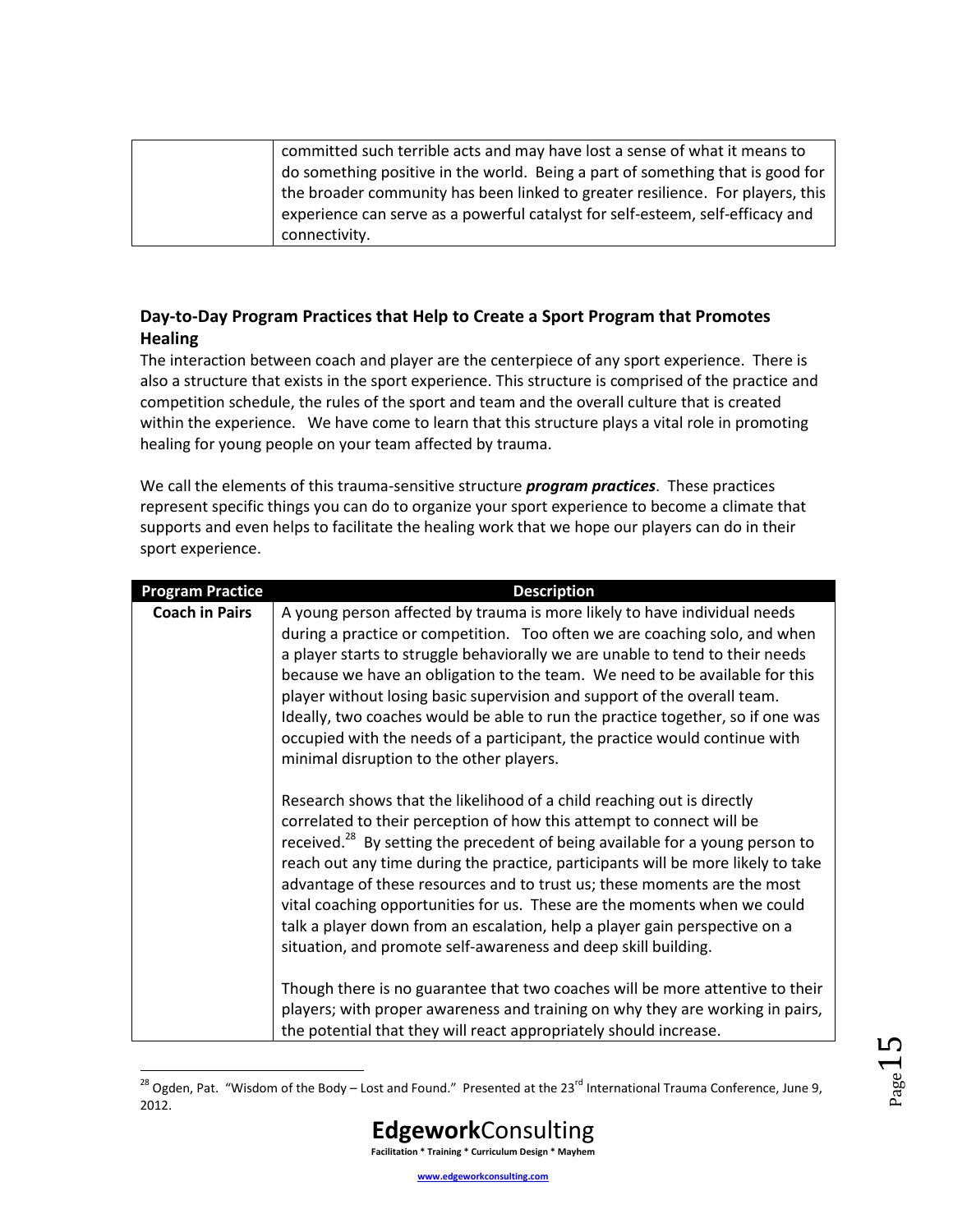| Commit to a          | Trauma, by definition, is a disruption, and can cause a huge ripple effect in a                                                                                                                                                                                                                                                                                                                                                                                                                                                                                                 |
|----------------------|---------------------------------------------------------------------------------------------------------------------------------------------------------------------------------------------------------------------------------------------------------------------------------------------------------------------------------------------------------------------------------------------------------------------------------------------------------------------------------------------------------------------------------------------------------------------------------|
| <b>Consistent</b>    | young person's life long after the original trauma. Predictability, consistency                                                                                                                                                                                                                                                                                                                                                                                                                                                                                                 |
| <b>Practice Plan</b> | and security are important requirements for a young person affected by                                                                                                                                                                                                                                                                                                                                                                                                                                                                                                          |
|                      | trauma to be able to have the most success possible in your program.                                                                                                                                                                                                                                                                                                                                                                                                                                                                                                            |
|                      | Knowing what to expect at each practice can be comforting to participants,                                                                                                                                                                                                                                                                                                                                                                                                                                                                                                      |
|                      |                                                                                                                                                                                                                                                                                                                                                                                                                                                                                                                                                                                 |
|                      | allowing them to get the most out of each session.                                                                                                                                                                                                                                                                                                                                                                                                                                                                                                                              |
|                      | A critical part of a supportive practice structure is having a consistent and<br>meaningful warm-up and cool-down routine. The warm-up is the transition<br>from the real world to the sport milieu. Your players may bring with them a<br>level of stress from their lives that, if they don't learn to put aside or mitigate,<br>could explode in a competitive sports context. This routine should have a<br>level of repetition to it, involve both physical and mental preparation, and if<br>possible, include focused and intentional breathing exercises. The cool-down |
|                      | equally serves to help players transition from the safety and security of their<br>sport experience back out to their reality, which could be radically different.                                                                                                                                                                                                                                                                                                                                                                                                              |
|                      | While sport can offer many potential opportunities for trauma healing, its                                                                                                                                                                                                                                                                                                                                                                                                                                                                                                      |
|                      | benefits can be increased by intentionally drawing from the best practices of                                                                                                                                                                                                                                                                                                                                                                                                                                                                                                   |
|                      | clinical interventions that focus on simple, repetitive exercises that strengthen                                                                                                                                                                                                                                                                                                                                                                                                                                                                                               |
|                      | the mind-body connection. Three of the most valuable exercises are:                                                                                                                                                                                                                                                                                                                                                                                                                                                                                                             |
|                      | Integrate rhythmic movement wherever possible: Rhythmic<br>a.                                                                                                                                                                                                                                                                                                                                                                                                                                                                                                                   |
|                      | movement's effects on the nervous system can enhance "one's                                                                                                                                                                                                                                                                                                                                                                                                                                                                                                                     |
|                      | capacity to feel safe and grounded." <sup>29</sup> These movements help to                                                                                                                                                                                                                                                                                                                                                                                                                                                                                                      |
|                      | carve new neural pathways inside the player's brain, promote skill                                                                                                                                                                                                                                                                                                                                                                                                                                                                                                              |
|                      |                                                                                                                                                                                                                                                                                                                                                                                                                                                                                                                                                                                 |
|                      | building and help a player to focus on the fundamentals of their                                                                                                                                                                                                                                                                                                                                                                                                                                                                                                                |
|                      | sport.                                                                                                                                                                                                                                                                                                                                                                                                                                                                                                                                                                          |
|                      | Teach mindful breathing: The role of deep, intentional and<br>b.                                                                                                                                                                                                                                                                                                                                                                                                                                                                                                                |
|                      | focused breathing in calming the stress-response system in                                                                                                                                                                                                                                                                                                                                                                                                                                                                                                                      |
|                      | humans has been well documented and various types of                                                                                                                                                                                                                                                                                                                                                                                                                                                                                                                            |
|                      | breathing exercises are integral to many treatment protocols for                                                                                                                                                                                                                                                                                                                                                                                                                                                                                                                |
|                      | young people affected by trauma, including the evolving field of                                                                                                                                                                                                                                                                                                                                                                                                                                                                                                                |
|                      | trauma-sensitive yoga. Mindful breathing helps to connect the                                                                                                                                                                                                                                                                                                                                                                                                                                                                                                                   |
|                      | body with its current emotional state. Though we want our                                                                                                                                                                                                                                                                                                                                                                                                                                                                                                                       |
|                      | players to practice good breathing throughout their sport                                                                                                                                                                                                                                                                                                                                                                                                                                                                                                                       |
|                      | experience, the warm-up is a particularly important time to                                                                                                                                                                                                                                                                                                                                                                                                                                                                                                                     |
|                      | practice this, as it sets the tone for how they can approach the                                                                                                                                                                                                                                                                                                                                                                                                                                                                                                                |
|                      | whole practice.                                                                                                                                                                                                                                                                                                                                                                                                                                                                                                                                                                 |
|                      | Teach simple meditation/visualization: At the heart of meditation<br>c.                                                                                                                                                                                                                                                                                                                                                                                                                                                                                                         |
|                      | is the act of calming the body and mind. Players often suffer from                                                                                                                                                                                                                                                                                                                                                                                                                                                                                                              |
|                      | self-regulation and self-awareness challenges. Meditation and                                                                                                                                                                                                                                                                                                                                                                                                                                                                                                                   |
|                      | visualization are keys to helping them regain a sense of control                                                                                                                                                                                                                                                                                                                                                                                                                                                                                                                |
|                      | and understanding of themselves and the world around them.                                                                                                                                                                                                                                                                                                                                                                                                                                                                                                                      |

<sup>&</sup>lt;sup>29</sup> Spinazzola, Joseph, Alison M. Rhodes, David Emerson, Ellen Earle, and Kathryn Monroe. "Application of Yoga in Residential Treatment of Traumatized Youth." *Journal of the American Psychiatric Nurses Association* 2011: 431-444

 $\overline{a}$ 

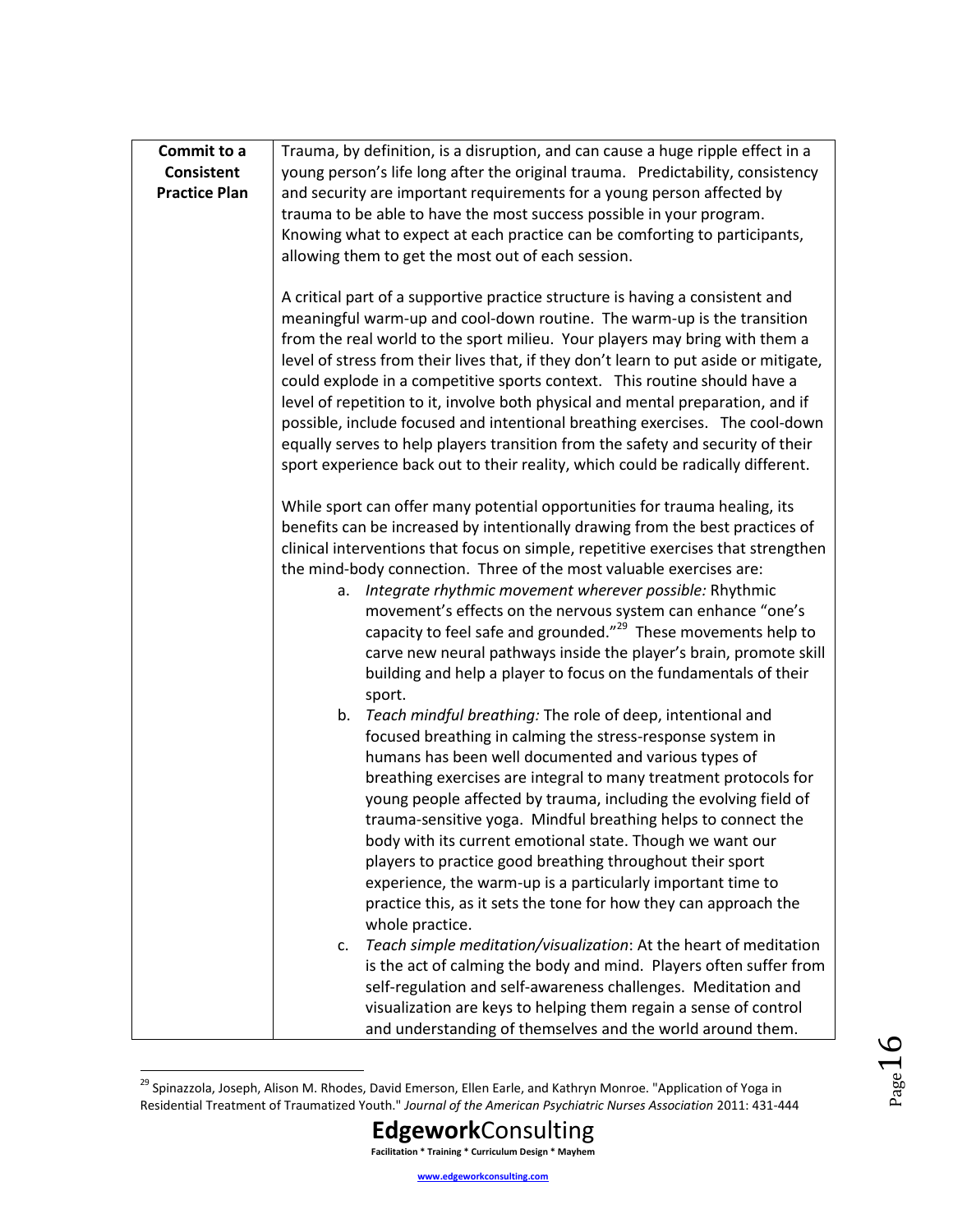|                          | Simple meditation/visualization exercises, conducted during a                             |
|--------------------------|-------------------------------------------------------------------------------------------|
|                          | warm-up can go a long way towards helping a player "stay in the                           |
|                          | game" and make positive choices under pressure.                                           |
|                          |                                                                                           |
| <b>Create a Clear</b>    | A behavior code is a simple set of rules for the entire team (and coaches!) to            |
| <b>Behavior Code</b>     | abide by. Every sport already has an existing code of conduct, and very                   |
|                          | precise rules that govern competition. However, the team behavior code                    |
|                          | should also address three specific aspects of interpersonal behavior:                     |
|                          | How to treat each other and the opposing team(s)<br>а.                                    |
|                          | How to handle escalating situations/feelings<br>b.                                        |
|                          | Expectations around participation<br>c.                                                   |
|                          | Whenever possible the players themselves should be involved in creating the               |
|                          | behavior code. Contributing their own ideas will give them more ownership                 |
|                          |                                                                                           |
|                          | of the code and often leads to greater buy-in. In some cases, player contracts            |
|                          | will have a similar effect.                                                               |
| <b>Practice Positive</b> | Practicing positive traditions can help to manifest in your program the design            |
| <b>Traditions</b>        | elements of respecting local cultural practices, and having a consistent                  |
|                          | structure. Traditions could include team songs/cheers, special warm up                    |
|                          | routines, team circle ups, team gear, special events, etc.                                |
|                          |                                                                                           |
|                          | Traditions can also include integrating local games and other activities into             |
|                          | the practice structure. These activities create a sense of familiarity for                |
|                          | players. However, "during times of conflict, activities that promote cultural             |
|                          | identity may play into political tensions," <sup>30</sup> so make sure that you are using |
|                          | appropriate activities relative to the current context.                                   |
| <b>Create</b>            | There is research that shows that children need the opportunity to do "good"              |
| <b>Contribution</b>      | because they have experienced so many bad things, and in some cases, may                  |
|                          |                                                                                           |
| <b>Opportunities</b>     | have committed bad acts as well, for example, in the case of child soldiers or            |
|                          | gang members. <sup>31</sup> By learning that they can make a positive contribution to     |
|                          | the team, they are gaining a sense of efficacy and relevance in the world that            |
|                          | they often desperately need.                                                              |
|                          | Contribution opportunities could include: setting up equipment for practice,              |
|                          | carrying equipment, leading warm ups, taking attendance, creating team                    |
|                          | cheers/songs, leading team meetings, teaching a teammate a skill, etc.                    |
| Plan for                 | Many young people affected by trauma experience significant social deficits               |
| <b>Intentional</b>       | and their symptomatic behaviors, whether it is extreme isolation, constant                |
| Connectivity             | seeking of attention or aggression, tend to have a negative impact on their               |
|                          |                                                                                           |
|                          | peer relationships.                                                                       |
|                          |                                                                                           |
|                          | While many sports are inherently social, that does not always guarantee that              |
|                          | participants will form positive peer and coach connections. In designing                  |

 $30$  Duncan 2004: 24.

l



 $31$  Bragin 2005.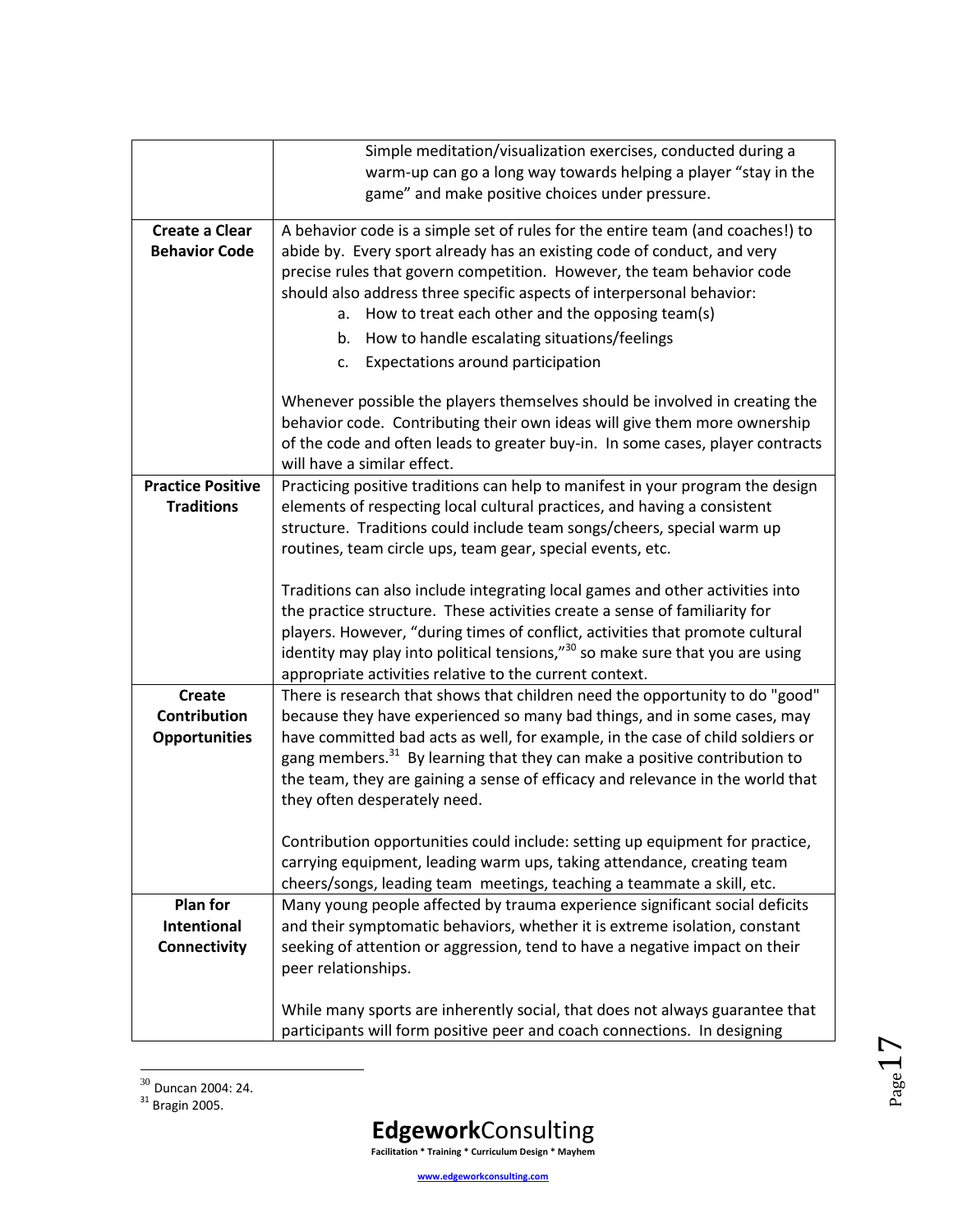| <b>Make Regular</b><br><b>Time to Reflect</b> | practices, think ahead and plan for how you can help players connect to each<br>other, and you. Be intentional about forming social connections, whether<br>through team-building games, practice activities that encourage close<br>teamwork and communication, or outside-of-sport activities that allow<br>participants to get to know each other in a safe space.<br>Reflection is the act of looking back on a past event, attempting to make<br>sense of it and then applying these insights, and learnings to future behavior<br>and choices. Mindfulness and reflection are vital skills that our players need<br>to develop. They tend to be more reactive in action and thought, especially<br>under stress. They need more experience and practice learning from their<br>experiences. |
|-----------------------------------------------|---------------------------------------------------------------------------------------------------------------------------------------------------------------------------------------------------------------------------------------------------------------------------------------------------------------------------------------------------------------------------------------------------------------------------------------------------------------------------------------------------------------------------------------------------------------------------------------------------------------------------------------------------------------------------------------------------------------------------------------------------------------------------------------------------|
|                                               | You can design your practice and competition structure to include regular<br>opportunities for reflection. These usually take the form of some kind of team<br>circle up or individual player check in. They often happen pre- and post-<br>practice/competition.                                                                                                                                                                                                                                                                                                                                                                                                                                                                                                                                 |
| <b>Focus on Skill</b><br><b>Development</b>   | Some research points to limitations of talk therapy with some young people.<br>Their ability to verbally process their traumatic experiences is limited or even<br>stunted by the trauma. However, they do often have a level of capacity to<br>develop coping skills outlined in the previous section that have the power to<br>mitigate symptoms related to the trauma.                                                                                                                                                                                                                                                                                                                                                                                                                         |
|                                               | This takes time, effort and consistent use. Repetition, practice and high use<br>will eventually help. This is why skill building is so important for the young<br>person affected by trauma. The principles of skill building, (breaking down<br>the skill into its fundamental parts, repetition, practice and long-term<br>training) all combine to help create the new kinds of neural pathways that<br>lead towards different stress responses and pro-social behaviors.                                                                                                                                                                                                                                                                                                                     |
| Change the<br>Game                            | If the practice or competition is not working (i.e. the player is experiencing<br>too much stress or being somehow re-traumatized) the best option may be to<br>change the game.                                                                                                                                                                                                                                                                                                                                                                                                                                                                                                                                                                                                                  |
|                                               | There are so many aspects of the sport itself that you can adapt and change,<br>including the playing area, equipment, structure, rules and roles. These<br>changes can make the game more effective and aligned with the trauma-<br>sensitive principles. Changing the game is one of the most powerful ways to<br>change the outcomes you are aspiring to achieve for your players.                                                                                                                                                                                                                                                                                                                                                                                                             |
|                                               | Two examples of changing the game are:<br>Time Outs: Allow unlimited time outs or introduce timeouts to a sport<br>1)<br>that traditionally doesn't have them, such as soccer.<br>Referees Join Circle Ups: Mandate that referees join circle ups during<br>2)<br>time outs and other breaks in the competition. Encourage your<br>players to share any concerns they have about the level of safety in<br>the competition.                                                                                                                                                                                                                                                                                                                                                                       |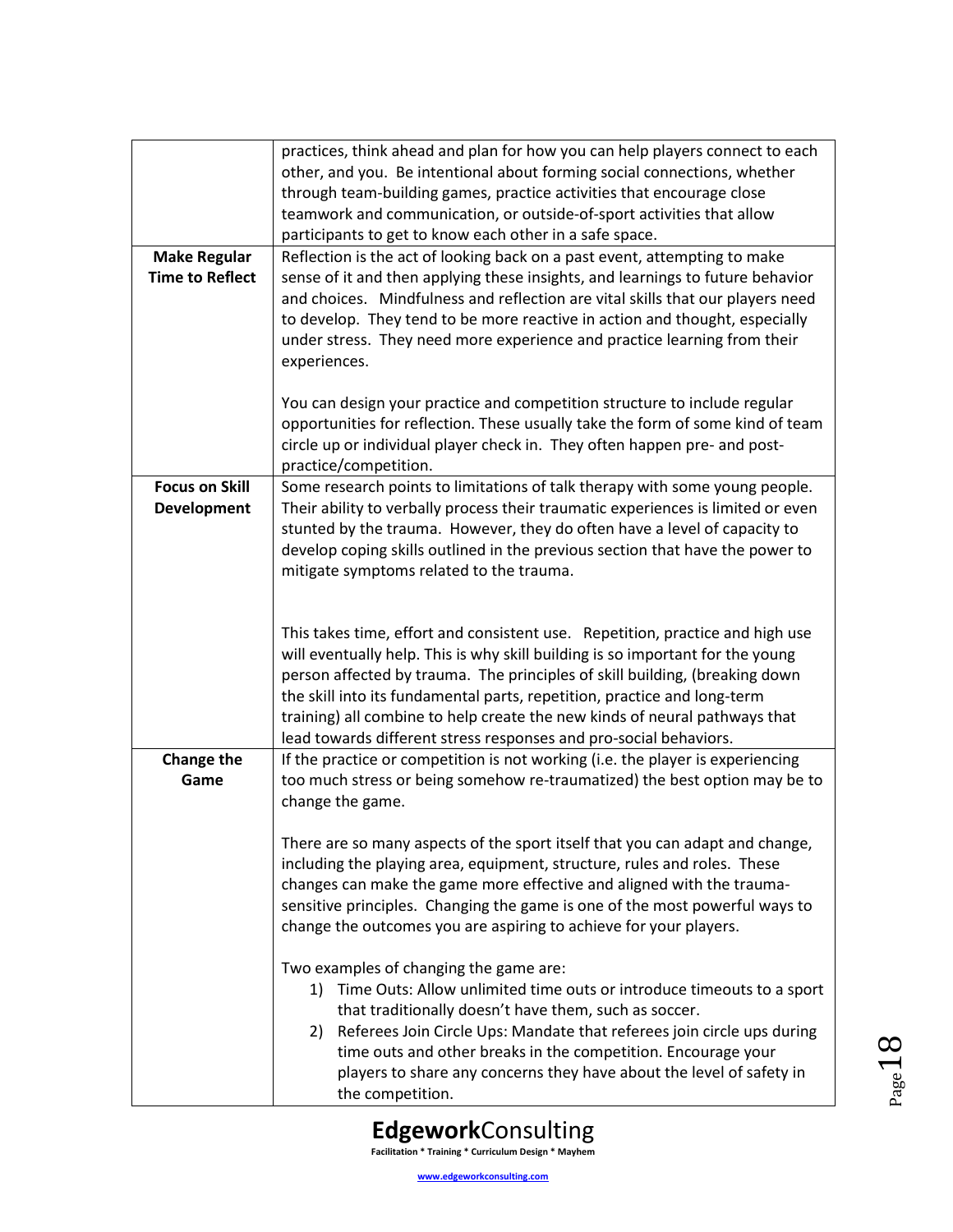## <span id="page-18-0"></span>**The Trauma-Sensitive Coach: A Special Set of Coaching Techniques That Promote Healing**

The final component of this trauma-sensitive approach is the techniques and tools that a coach can use to promote healing and positive growth. This set of techniques is born from the study of what frontline practitioners do when working with young people affected by trauma. It also draws from the field of positive youth development and sports-based youth development.

It can seem daunting at first, as a coach, to adopt a trauma-sensitive approach, and commit to changing your behaviors to align with what is needed to promote a level of healing through sport. However, we have found that coaches are genuinely excited to learn about, and integrate, this framework into their coaching practice. It does not necessarily mean more work; in fact, they see early on that this way of coaching is good for building a great team, and encouraging player development, regardless of whether the players are affected by trauma. These techniques often provide coaches with a level of confidence and validation that the way they want to work with these players is reinforced in the research and has precedent.

Furthermore, the vast majority of youth coaches are coming from the same communities as their players. This means that there is a real chance that they have been exposed to similar sources of trauma and are likely in need of their own healing process. This trauma-sensitive approach creates an environment within which both coaches and players can co-create sport experience that provides healing benefits for everyone involved.

As you read through these techniques you will find that they have a certain alignment, and even redundancy, with some of the key player skills and program practices. In an ideal environment, a coach has built the sport experience using the program practices, is working with individual players on one or more of the key trauma-sensitive player skills and has made these coaching techniques a natural and regular part of his or her coaching. However, even if you can't implement most of the program practices, and don't have the opportunity to work with players on specific skills, you can still use these techniques day-to-day, and potentially, have a positive impact on the healing process of your players.

| <b>Program Practice</b> | <b>Description</b>                                                           |
|-------------------------|------------------------------------------------------------------------------|
| Lead with               | For young people affected by trauma, how their coach talks with them will    |
| C.L.E.A.R.              | play a major role in whether they feel safe with you and in the program. Use |
| Communication           | the acronym below to make your communication as trauma-sensitive and         |
|                         | positive as possible.                                                        |
|                         | a) Calming Voice and Tone: You want to be consistent and predictable in      |
|                         | your tone, soothing, not escalating. Avoid shouting if possible.             |
|                         | Listen First: Take the time to understand the state of mind of your<br>b)    |
|                         | players first, assess their stress level and then respond accordingly.       |
|                         | c) Expand Your Emotional Vocabulary: Use words that express how you          |
|                         | feel; define those words, and help your players understand what              |
|                         | these words mean. It is up to us to help participants move past              |
|                         | "good" and "bad" as the only words in their emotional vocabulary.            |
|                         | d) Ask Questions: Try to lead with questions, inviting feedback from         |
|                         | participants. Thinking and feeling questions are especially valuable,        |



 $P_{\text{age}}15$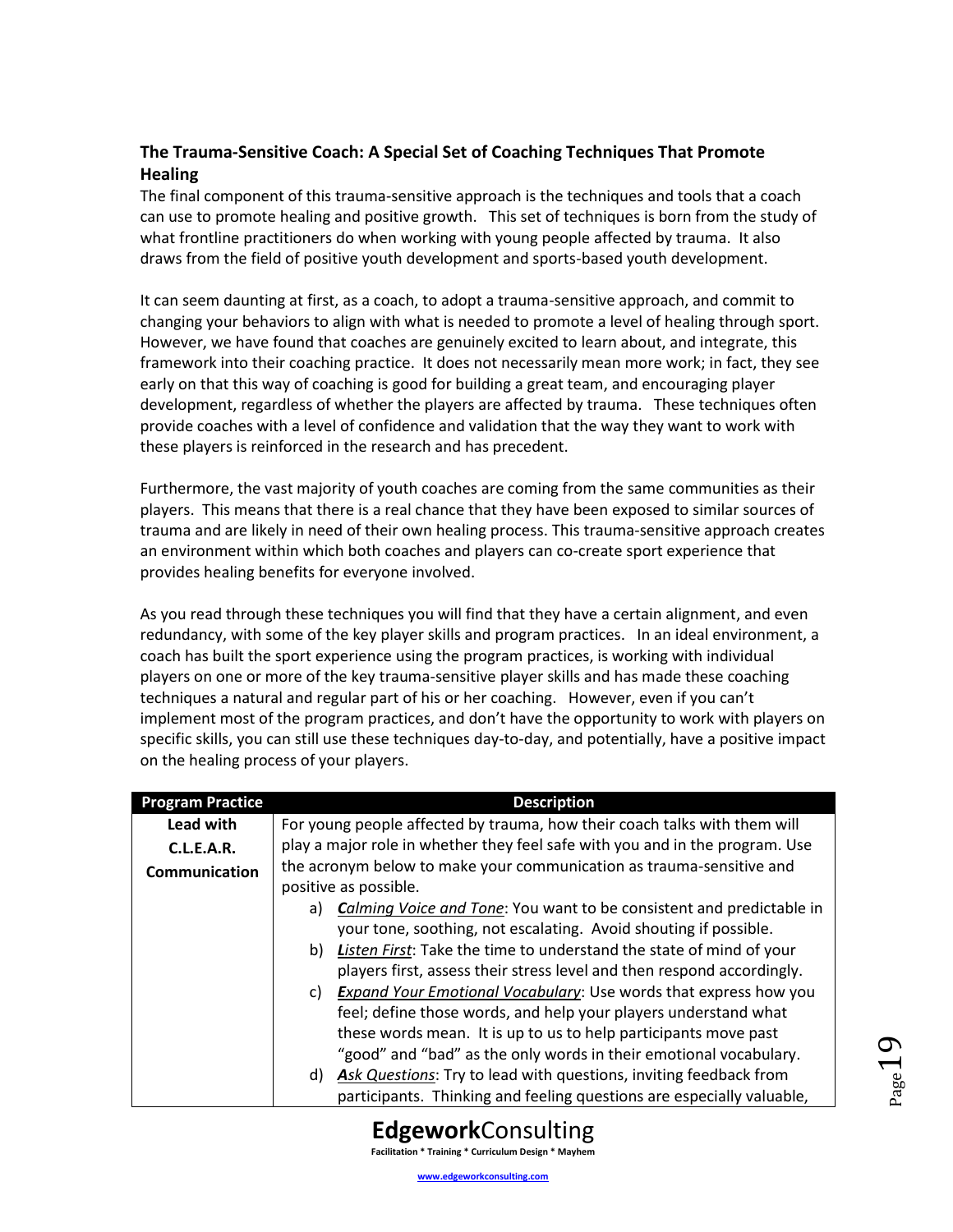|                        | to encourage players to get in touch with their emotions. Ask: "What               |
|------------------------|------------------------------------------------------------------------------------|
|                        | is it like out there?" "How are you feeling about the competition so               |
|                        | far?"                                                                              |
|                        | <b>Review the Plan (More than once):</b> Tell them what is coming in the<br>e)     |
|                        | practice/competition and any potential changes.                                    |
| Zero in on ONE         | As discussed in the trauma-sensitive program practices, a focus on skill           |
|                        | development is an important part of any trauma-sensitive sport program.            |
| <b>Skill at a Time</b> | However, this does not mean that coaches should attempt to develop all of          |
|                        |                                                                                    |
|                        | the skills a player needs to work on simultaneously.                               |
|                        |                                                                                    |
|                        | As players become more used to, and then more proficient at, one skill or set      |
|                        | of movements, their sense of competency will grow. Whenever possible, try          |
|                        | to help players focus on one specific skill, and show them how to measure          |
|                        | their progress in mastering that skill and celebrating growth.                     |
| <b>Encourage</b>       | These players need practice identifying and talking about their emotions and       |
| <b>Expression</b>      | thoughts. It is your responsibility as a coach to regularly encourage and praise   |
|                        | players who express themselves openly and honestly. Expression does not            |
|                        | have to be verbal. A nonverbal cue such as a thumbs up or thumbs down can          |
|                        | allow a participant to share his or her feelings in an unintimidating way.         |
| <b>Offer Opt Outs</b>  | As described in the player skills section, one of the most important skills we     |
| and Opt Ins            | need players to develop is the ability to know when to remove themselves           |
|                        | from bad stress, and how to stay in the game with good stress. In order to do      |
|                        | this effectively, "opt out" and "opt in" opportunities must be built in to         |
|                        | practice/competition, so that players know that they have the power to take        |
|                        | control of their own experience and get in or out of situations accordingly.       |
|                        |                                                                                    |
|                        |                                                                                    |
|                        | "Choice" or "invitation" language is particularly helpful in setting the stage for |
|                        | participant decisions on whether to opt out or not. As its name implies, this      |
|                        | type of language is phrased so that the player has a choice in their level of      |
|                        | participation. It is focused on effort, not outcome, so it does not continuously   |
|                        | push for more.                                                                     |
|                        |                                                                                    |
|                        | An example of choice language is "If this is uncomfortable, you can take a         |
|                        | break and then try again." Trauma-informed yoga uses language like this            |
|                        | frequently. For many people affected by trauma, the level of disconnection         |
|                        | between body and brain is extensive enough that they are quite literally           |
|                        | disconnected and uncomfortable in their own body. Encouraging them to              |
|                        | choose a level of movement based on how they feel in a specific situation          |
|                        |                                                                                    |
|                        | helps reactivate this body/mind connection (i.e. listening and responding to       |
|                        | their own needs). By doing this, they move towards the powerful step of            |
|                        | being able to say "No, I will not be in pain. My opinion about what is             |
|                        | happening to me matters, and I can take control." 32                               |

 $\overline{a}$ 

<sup>&</sup>lt;sup>32</sup> Emerson, David, E. Ryt, Ritu Sharma, Serena Chaundhry, and Jenn Turner. "Trauma-Sensitive Yoga: Principles, Practice, and Research." *International Journal of Yoga Therapy: Yoga Therapy in Practice* 2009; 19: 125.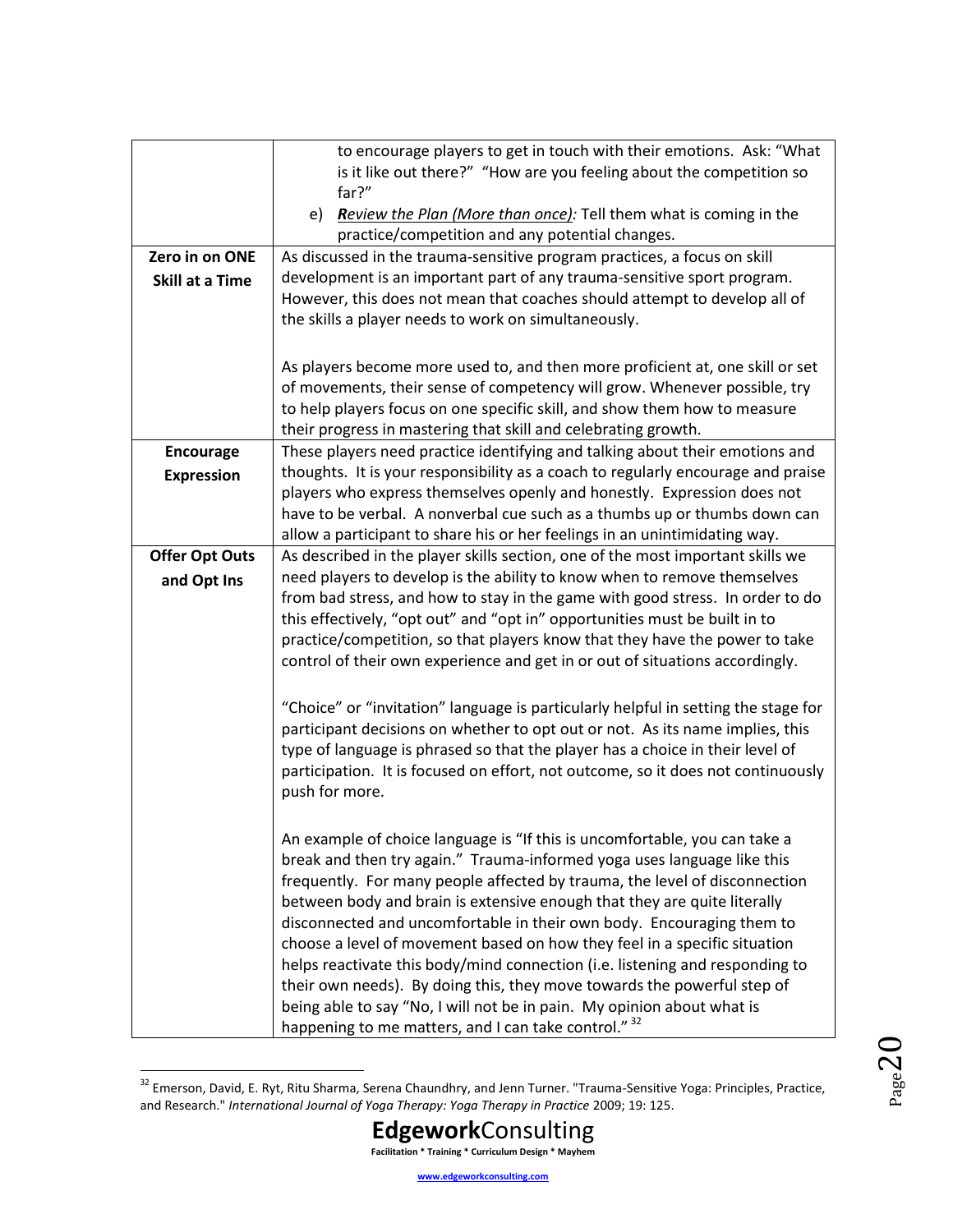| <b>Ask Review and</b><br>"Looking Back"<br><b>Questions</b> | Make it part of your regular coaching practice to check in with participants<br>about things that have just happened in order to help players work on their<br>mindfulness and reflection. By asking questions such as, "What were you<br>thinking or feeling in that situation?" you encourage participants to think back<br>to their emotional state, look at how they responded, and think of other<br>possible responses.<br>These kinds of "thinking questions" help young people affected by trauma to<br>engage with higher level functions in the brain, and mitigate escalating<br>feelings and behaviors. Review and "looking back" questions help put<br>"participants into situations that they can then link to theoretical aspects," $^{33}$<br>which can help them to move beyond a reactive response. |
|-------------------------------------------------------------|-----------------------------------------------------------------------------------------------------------------------------------------------------------------------------------------------------------------------------------------------------------------------------------------------------------------------------------------------------------------------------------------------------------------------------------------------------------------------------------------------------------------------------------------------------------------------------------------------------------------------------------------------------------------------------------------------------------------------------------------------------------------------------------------------------------------------|
| <b>Focus on</b>                                             | In a performance-focused program, the emphasis is on winning, while in a                                                                                                                                                                                                                                                                                                                                                                                                                                                                                                                                                                                                                                                                                                                                              |
| <b>Progress not</b>                                         | progress-focused program, the emphasis shifts to growth and celebrating                                                                                                                                                                                                                                                                                                                                                                                                                                                                                                                                                                                                                                                                                                                                               |
| Performance                                                 | improvement. In a trauma-sensitive program, the focus should be on the<br>developmental and rehabilitative aspects of a player's experience in the sport.                                                                                                                                                                                                                                                                                                                                                                                                                                                                                                                                                                                                                                                             |
|                                                             | In many cases, it may be a long time before a player gets to the point of                                                                                                                                                                                                                                                                                                                                                                                                                                                                                                                                                                                                                                                                                                                                             |
|                                                             | actually playing competitive sport. You need to meet them where they are in                                                                                                                                                                                                                                                                                                                                                                                                                                                                                                                                                                                                                                                                                                                                           |
|                                                             | their recovery, and there may be a point where practice is all that they can                                                                                                                                                                                                                                                                                                                                                                                                                                                                                                                                                                                                                                                                                                                                          |
|                                                             | handle. $34$                                                                                                                                                                                                                                                                                                                                                                                                                                                                                                                                                                                                                                                                                                                                                                                                          |
| Coach the Bench,                                            | As a coach, it's natural to direct most of your attention and active coaching                                                                                                                                                                                                                                                                                                                                                                                                                                                                                                                                                                                                                                                                                                                                         |
| <b>Praise the Play</b>                                      | towards the players currently in the competition. This is detrimental to young                                                                                                                                                                                                                                                                                                                                                                                                                                                                                                                                                                                                                                                                                                                                        |
|                                                             | people affected by trauma for two reasons: First, they are already<br>experiencing a level of pressure in the competition, and in order to develop                                                                                                                                                                                                                                                                                                                                                                                                                                                                                                                                                                                                                                                                    |
|                                                             | their own competency in managing stress and making decisions, they need                                                                                                                                                                                                                                                                                                                                                                                                                                                                                                                                                                                                                                                                                                                                               |
|                                                             | practice making these decisions on their own. Second, in the midst of a loud                                                                                                                                                                                                                                                                                                                                                                                                                                                                                                                                                                                                                                                                                                                                          |
|                                                             | competitive setting, a coach shouting instructions to a player often sounds                                                                                                                                                                                                                                                                                                                                                                                                                                                                                                                                                                                                                                                                                                                                           |
|                                                             | just like someone shouting angrily which can have its own detrimental effect.                                                                                                                                                                                                                                                                                                                                                                                                                                                                                                                                                                                                                                                                                                                                         |
|                                                             | Try directing praise towards the players in the competition; or even silence.                                                                                                                                                                                                                                                                                                                                                                                                                                                                                                                                                                                                                                                                                                                                         |
|                                                             | While the players in the competition rarely benefit from minute-to-minute                                                                                                                                                                                                                                                                                                                                                                                                                                                                                                                                                                                                                                                                                                                                             |
|                                                             | coaching, those who are sitting on the bench are in the perfect situation to                                                                                                                                                                                                                                                                                                                                                                                                                                                                                                                                                                                                                                                                                                                                          |
|                                                             | learn from your coaching points. Calmer, less fatigued, and better able to                                                                                                                                                                                                                                                                                                                                                                                                                                                                                                                                                                                                                                                                                                                                            |
|                                                             | hear you, players on the bench are able to see what is happening on the                                                                                                                                                                                                                                                                                                                                                                                                                                                                                                                                                                                                                                                                                                                                               |
|                                                             | court, hear your coaching points, and absorb it. Then, when they step into<br>the competition, let them play.                                                                                                                                                                                                                                                                                                                                                                                                                                                                                                                                                                                                                                                                                                         |
| <b>Connect Within</b>                                       | The moment of substitution is one of the most crucial in sport for young                                                                                                                                                                                                                                                                                                                                                                                                                                                                                                                                                                                                                                                                                                                                              |
| 60 Seconds of a                                             | people affected by trauma. In that moment, they could be quick to assume                                                                                                                                                                                                                                                                                                                                                                                                                                                                                                                                                                                                                                                                                                                                              |
| <b>Substitution</b>                                         | that they have made a major mistake, or are somehow underperforming, to                                                                                                                                                                                                                                                                                                                                                                                                                                                                                                                                                                                                                                                                                                                                               |
|                                                             | merit a substitution. You may very well be taking them out of the                                                                                                                                                                                                                                                                                                                                                                                                                                                                                                                                                                                                                                                                                                                                                     |
|                                                             | competition because of their performance, but there could also be a host of                                                                                                                                                                                                                                                                                                                                                                                                                                                                                                                                                                                                                                                                                                                                           |
|                                                             | other reasons for the substitution. This first minute on the bench is a golden                                                                                                                                                                                                                                                                                                                                                                                                                                                                                                                                                                                                                                                                                                                                        |

 $33$  International Platform on Sport and Development. "Thematic Profile: Sport and Disaster Response." [www.sportanddev.org.](http://www.sportanddev.org/) June 2009.

 $\overline{a}$ 



<sup>&</sup>lt;sup>34</sup> Henley 2005, 23.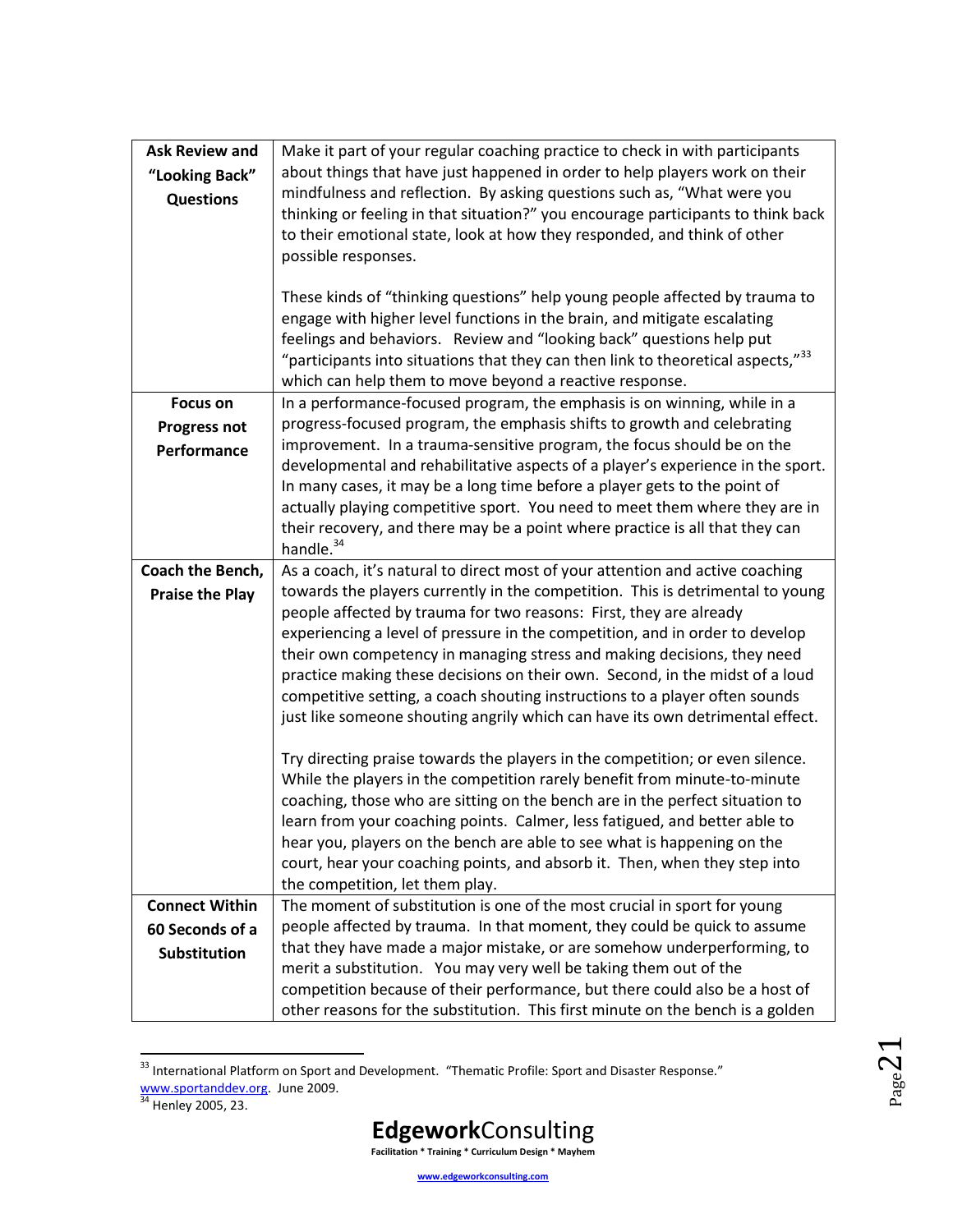|                         | opportunity to help reframe player experiences and assumptions about the                                                                                       |
|-------------------------|----------------------------------------------------------------------------------------------------------------------------------------------------------------|
|                         | event, get valuable information about the player's state of mind and promote                                                                                   |
|                         | the kind of coach-player attachment that this player needs.                                                                                                    |
| Design an               | Some players cannot handle the rigors and pressure of a full practice or                                                                                       |
| <b>Individual</b>       | competition. In situations where we can't change the game to meet the                                                                                          |
| Competition             | player at a level of competition and play they can handle, we also have the                                                                                    |
| <b>Schedule</b>         | opportunity to change the individual schedule for that player to help set them                                                                                 |
|                         | up for success.                                                                                                                                                |
|                         |                                                                                                                                                                |
|                         | Sit with the player and make a plan for how and when they will be playing.                                                                                     |
|                         | Help them understand how the competition will flow. Then, during the                                                                                           |
|                         | competition, keep them informed about their schedule. For this player,                                                                                         |
|                         | knowing that they have 30 seconds left in their shift before they get a break                                                                                  |
|                         | can help them to focus on self-regulating emotions and behavior.                                                                                               |
| Seize on                | Reframing is a special conversation with a player in which you share your                                                                                      |
| <b>Situations that</b>  | specific view on a recent situation. The player is telling themselves a story                                                                                  |
| <b>Merit Re-</b>        | that is overly negative and self-critical. However, you offer an alternative,<br>more positive view on the same situation. You are not changing the reality of |
| <b>Framing</b>          | the situation. However, you are showing them a way to look at their situation                                                                                  |
|                         | that is more hopeful, reveals a hidden strength or positive outcome and is                                                                                     |
|                         | also truthful.                                                                                                                                                 |
| <b>Be Available for</b> | While you should practice intentional connectivity and look to interact with                                                                                   |
| <b>Informal Time</b>    | your players throughout practice/competition time, sometimes the most                                                                                          |
|                         | valuable opportunity for building relationship is the time before and after                                                                                    |
|                         | practices/competitions. Make it a habit to stop preparing for practice 15                                                                                      |
|                         | minutes ahead of time, and stick around after practice is over.                                                                                                |
|                         |                                                                                                                                                                |
|                         | Sometimes, this is when your players are most real and may want to open up.                                                                                    |
|                         | By creating the routine of being available before and after                                                                                                    |
|                         | practices/competitions, you allow kids to come to you in a low-pressure                                                                                        |
|                         | environment when they want to talk, instead of scheduling a formal meeting                                                                                     |
|                         | that may be nerve-wracking and feel too much like treatment or an                                                                                              |
|                         | intervention.                                                                                                                                                  |
| <b>Support Good</b>     | Good stress is stress that motivates the player, helps him/her to focus, and is                                                                                |
| <b>Stress, Stop Bad</b> | at a level of intensity that they can handle. Bad stress is overwhelming,                                                                                      |
| <b>Stress</b>           | triggers players towards negative responses, and causes poor performance.<br>One of the most important skills that your players need to work on is             |
|                         | differentiating between good and bad stress, and being able to develop their                                                                                   |
|                         | overall ability to handle stress.                                                                                                                              |
|                         |                                                                                                                                                                |
|                         | Talking about good and bad stress should be part of an ongoing and open                                                                                        |
|                         | conversation with our players. We support good stress by reminding them                                                                                        |
|                         | about how they are positively handling the stress, encouraging them to stay in                                                                                 |
|                         | the game, and to pay attention to how they feel when the stress is good. We                                                                                    |
|                         | can help them mitigate bad stress by making them aware of their negative                                                                                       |
|                         | reactions, helping them articulate their feelings under pressure, encouraging                                                                                  |

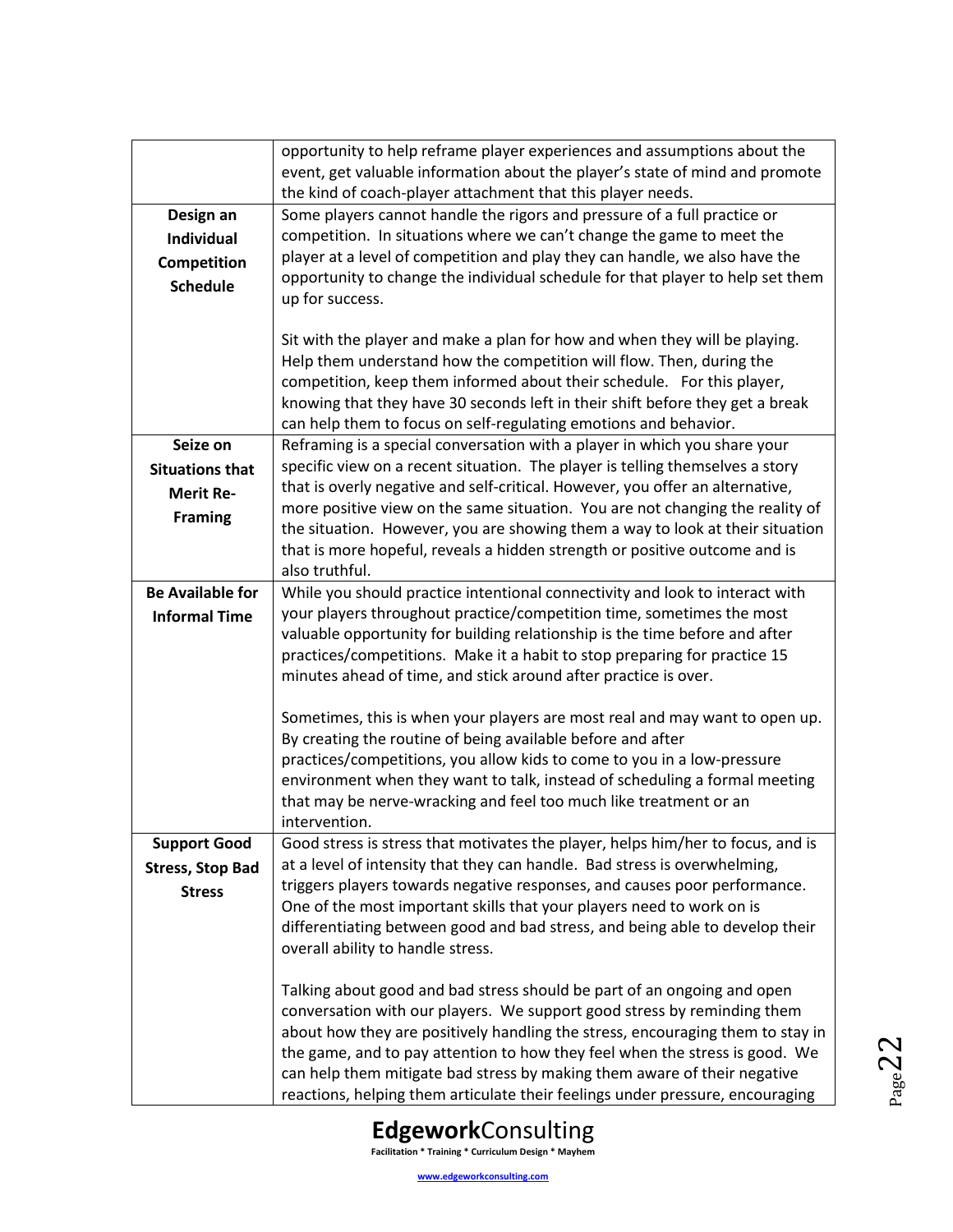|                                 | them to take a break (opt outs), or even substituting them out of competition.                                                                                                                                                                                                                                                                                                                                                                                                                                                                                   |
|---------------------------------|------------------------------------------------------------------------------------------------------------------------------------------------------------------------------------------------------------------------------------------------------------------------------------------------------------------------------------------------------------------------------------------------------------------------------------------------------------------------------------------------------------------------------------------------------------------|
| <b>Invite Their Input</b>       | You are not an expert on trauma, and there is no way to design the perfect                                                                                                                                                                                                                                                                                                                                                                                                                                                                                       |
| on How to Make                  | sport experience for a young person affected by trauma. They are your                                                                                                                                                                                                                                                                                                                                                                                                                                                                                            |
| the Experience<br><b>Better</b> | partner in creating this trauma-sensitive sport program; therefore, it is vital<br>that you invite their feedback and ideas on a regular basis. Ask them how<br>things are going and encourage their input on a regular basis. They may be<br>able to share with you something that you have missed to help them have an<br>even more positive experience. By seeking their input you are helping them<br>take more control of their experience, which, as we have been exploring<br>throughout this guide, is a central component of making sport an experience |
|                                 | that contributes to a player's healing.                                                                                                                                                                                                                                                                                                                                                                                                                                                                                                                          |

## <span id="page-22-0"></span>**Limitations of this Approach**

Though we have seen the measurable benefit of a well-designed trauma-sensitive sport program, it is important to acknowledge that the competitive sport experiences could actually create a kind of stress and pressure that might trigger players and potentially exacerbate the existing trauma. Competitive sport is not necessarily a positive experience for all participants and there are real limitations to when and where competitive sports can have efficacy in trauma work. Recreational games and body-based movement activities, in particular, yoga and dance, may prove more effective.

We acknowledge that to generalize a trauma-sensitive sport approach for the many different kinds of populations you may work with and the different types of trauma they can experience can present limitations. However, we have seen for frontline programs, there is value in attempting to create a general framework. When you are designing your own specific intervention, you should take the time to learn about the needs of the population you are serving and adapt your approach to you specific context.

Adopting a trauma-sensitive approach does not replace the need that many young people have for more formal clinical care. This special approach is intended to support the existing design of your sport intervention. Specific populations require specific adaptations of this approach. Whenever possible, a qualified trauma specialist should be engaged in the design, monitoring and evaluation of your program.

## <span id="page-22-1"></span>**From Research to Practice: Designing Your Path Toward Trauma-Sensitive Sport Programming**

Healing from trauma is a complicated and non-linear path. For each person, the journey will be different, and for some young people, the path will be very painful. When built on a foundation of research and designed with sensitivity, the potential exists to create a sport experience that could contribute to a positive path for young people affected by trauma.

Take the design principles to heart. This is not a light undertaking.

Trauma-sensitive sport programs are built with the long-term nature of the work in mind. They invest heavily in their staff development, preparing them for the challenges they will face. They

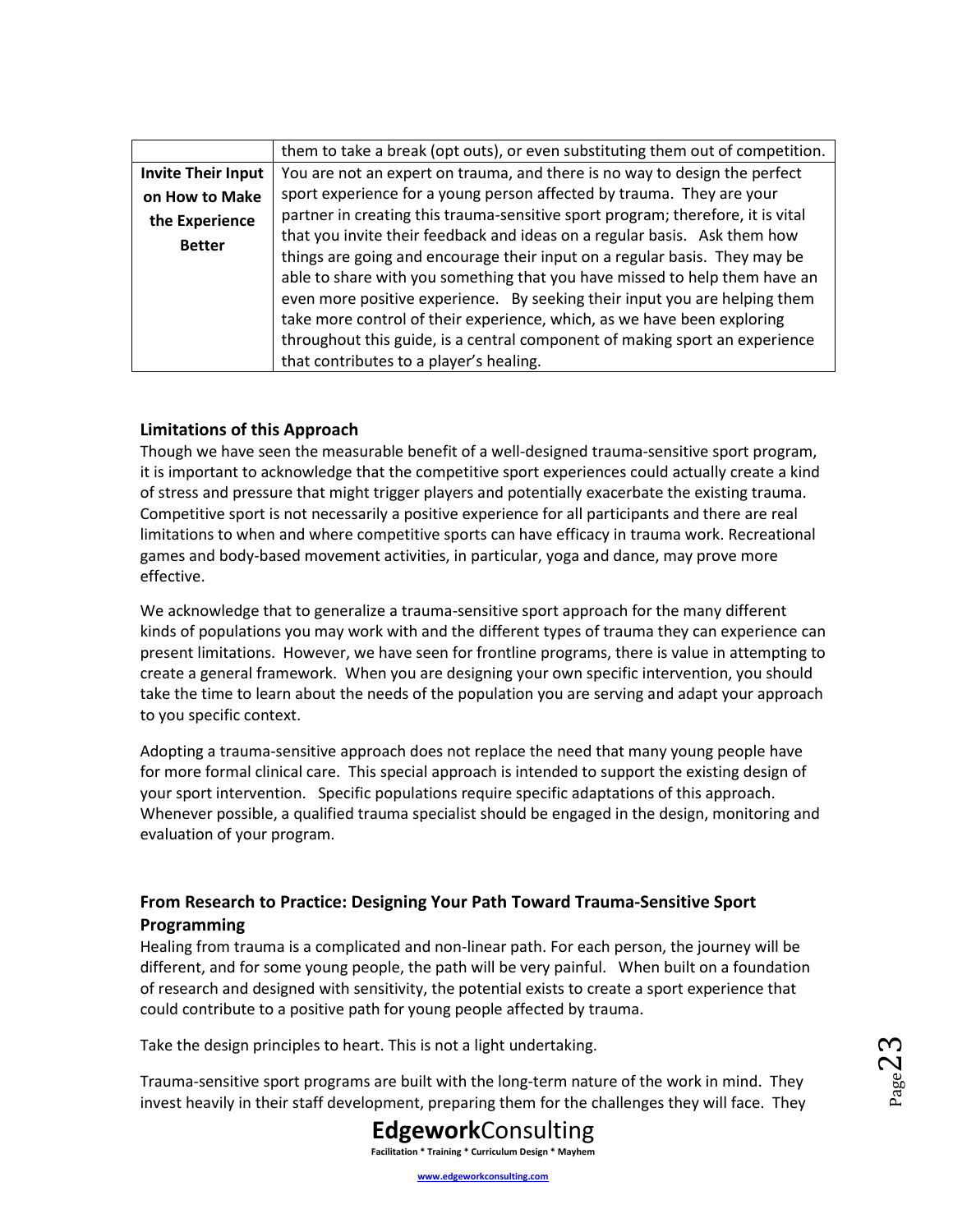choose safety, support and growth over win-loss records. They understand and believe that sport, when done just right, could potentially serve as a medium for healing.

If, after reading this paper, you hear a call to action and are committed to bringing some of this framework to your program, consider the following steps:

- 1. *Understand the Design Principles:* Study each of these 10 principles closely and then ask your program leadership: "Do we do this?" Make time to talk openly and deeply about the populations you serve, and what your program would look like if these traumasensitive design principles were the true foundation of your intervention.
- 2. *Institute the Program Practices:* Many of these practices do not require radical changes to your existing program structure to be instituted. Make a plan for how to embed these into the way you run your program. Prepare coaches, players and fans for the changes and then give these practices time to become part of the new DNA of your sport experience.
- 3. *Train Coaches in the Coaching Techniques:* Schedule a training and teach your coaches what these techniques are and how and when to use them.
- 4. *Introduce Coaches to the Player Skills:* Once you have trained your coaches in the traumasensitive coaching techniques, create a workshop that introduces them to the player skills. Work with them to develop plans for specific players or prioritize key skills that all of your players need to work on.

### **We Support Your Work**

At Edgework, we are passionately dedicated to helping organizations create truly trauma-sensitive experiences for the young people and staff they serve. It is our firm belief that great programs that get powerful outcomes are built on the pillars of research, passion, care, and practice.

If you are reading this, then we applaud you for the passion and care that is likely running through your veins. We hope that this paper has helped you straddle the sometimes complicated line between research and practice.

This paper is a work-in-progress. There are many more articles we plan to read, people we want to speak with and programs we want to observe in action. We are also working on a field guide for both program staff and coaches, as well as a series of trainings and workshops that will help you to turn this framework into action.

Your input, critique and feedback are welcome. We invite you to include us in the work you are doing in the field of trauma and sport. Please share with us your techniques and approaches so that we can include them in future iterations of this paper, and promote and disseminate your great work.

You can contact us at[: info@edgeworkconsulting.com](mailto:info@edgeworkconsulting.com)

Visit the tools section of our website for additional resources on sport for development, working with youth and monitoring and evaluation: [www.edgeworkconsulting.com.](http://www.edgeworkconsulting.com/)

If you would like to explore specific ways that we could train your staff or help you to take your trauma-sensitive programming and design to the next level, please contact us.

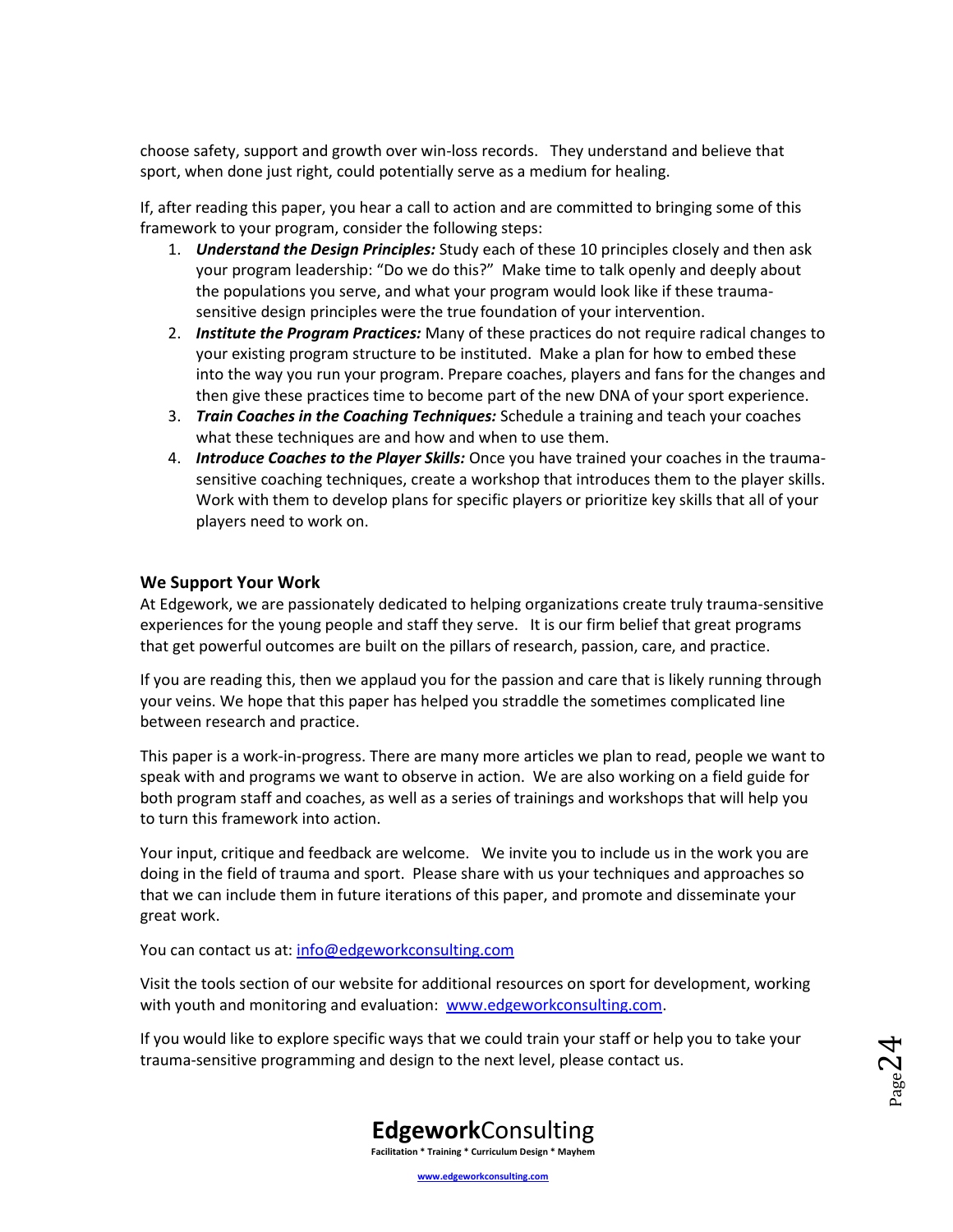## <span id="page-24-0"></span>A Design for a Trauma-Sensitive Sport Program



**Edgework**Consulting **Facilitation \* Training \* Curriculum Design \* Mayhem**

**www.edgeworkconsulting.com**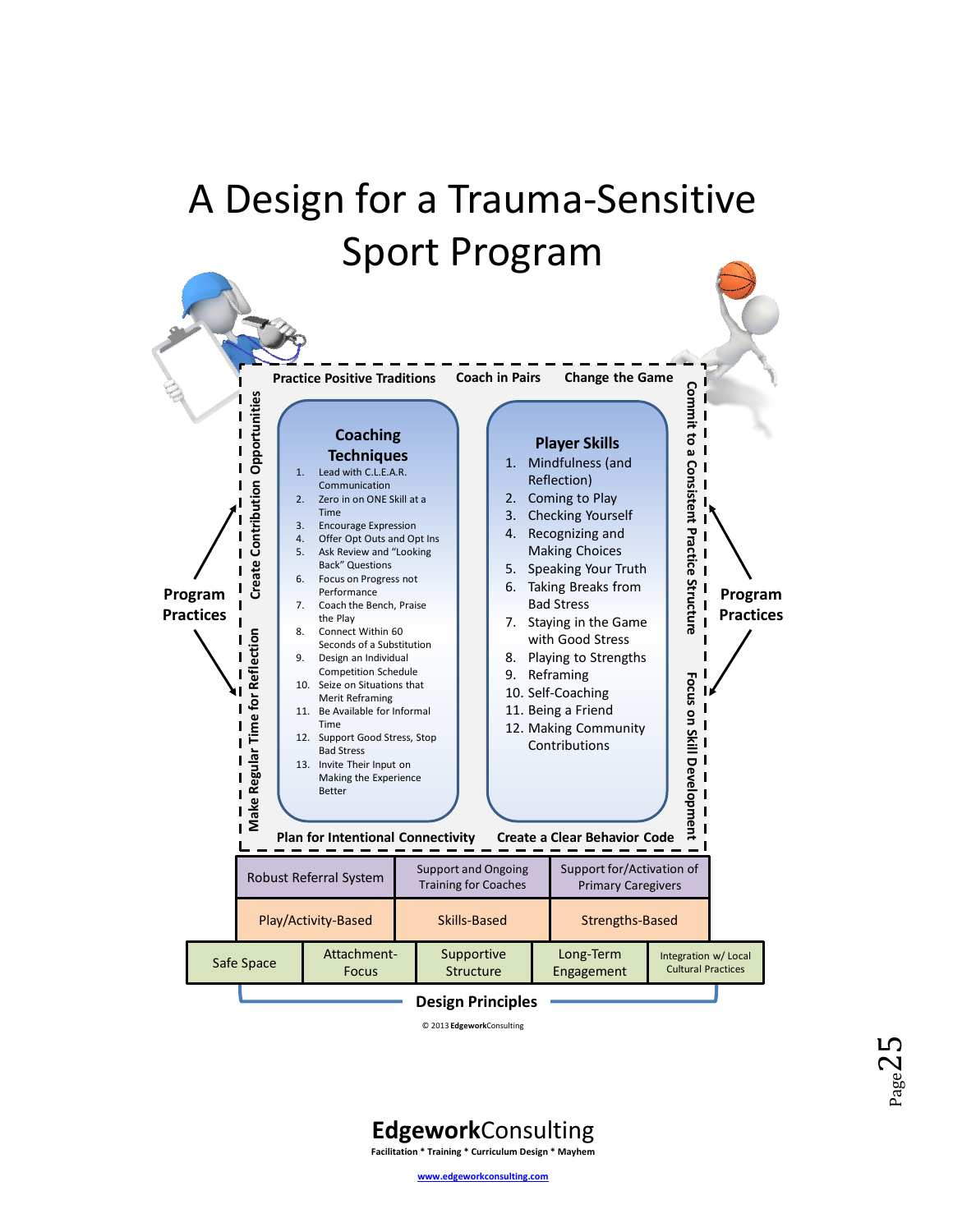### <span id="page-25-0"></span>**Acknowledgements**

This paper could not have been completed without the openness and willingness of many individuals and organizations to share their experiences, expertise and resources. We are deeply grateful to everyone who has been involved.

A special acknowledgement goes out to Anna Barrett. She worked tirelessly and with great attention to detail to conduct the vast majority of the research for this paper, and exquisitely catalogued our sources. She also served as one of two primary writers on this paper (along with Lou Bergholz).

Additionally, we would like to thank Jessica Lipsey, Lauren Kinderknecht and Taylor Minore for their contribution at various phases of this paper's completion.

Over the past 10 years, we have engaged countless people in conversation throughout our work in the field of trauma, resilience and sport. For this paper we want to thank the following individuals for allowing us to interview them and study their work.

Megan Bartlett (Up2Us) Dr. Margaret Blaustein (Trauma Center/JRI) Lawrence Cann (Street Soccer USA) Alice Cohen (Manville School) Dr. Wendy D'Andrea (New School) Dr. Alice Diamond (University of Vancouver) Dave Emerson (Trauma Center/JRI)

Steve Gross (Life is Good Playmakers) Dr. Giuseppe Raviola (Partners in Health) Dr. Dean Ravizza (Salisbury University) Dr. Joseph Spinazzola (Trauma Center/JRI) Susan Wayne (Doc Wayne) Dr. Mike Wessells (Columbia University)

The following organizations contributed by sharing resources and their experiences:

Active Communities Network Beyond Sport Care International Children in in the Wilderness Doc Wayne Eye to the Future Grassroot Soccer International Rescue Committee Justice Resource Institute Laureus Sport for Good Foundation Life is Good Playmakers

Magic Bus Mercy Corps Serious Fun Network Partners in Health Project Air Save the Children Street Soccer USA The Trauma Center at JRI unicef Up2Us Worldwide Orphans Foundation

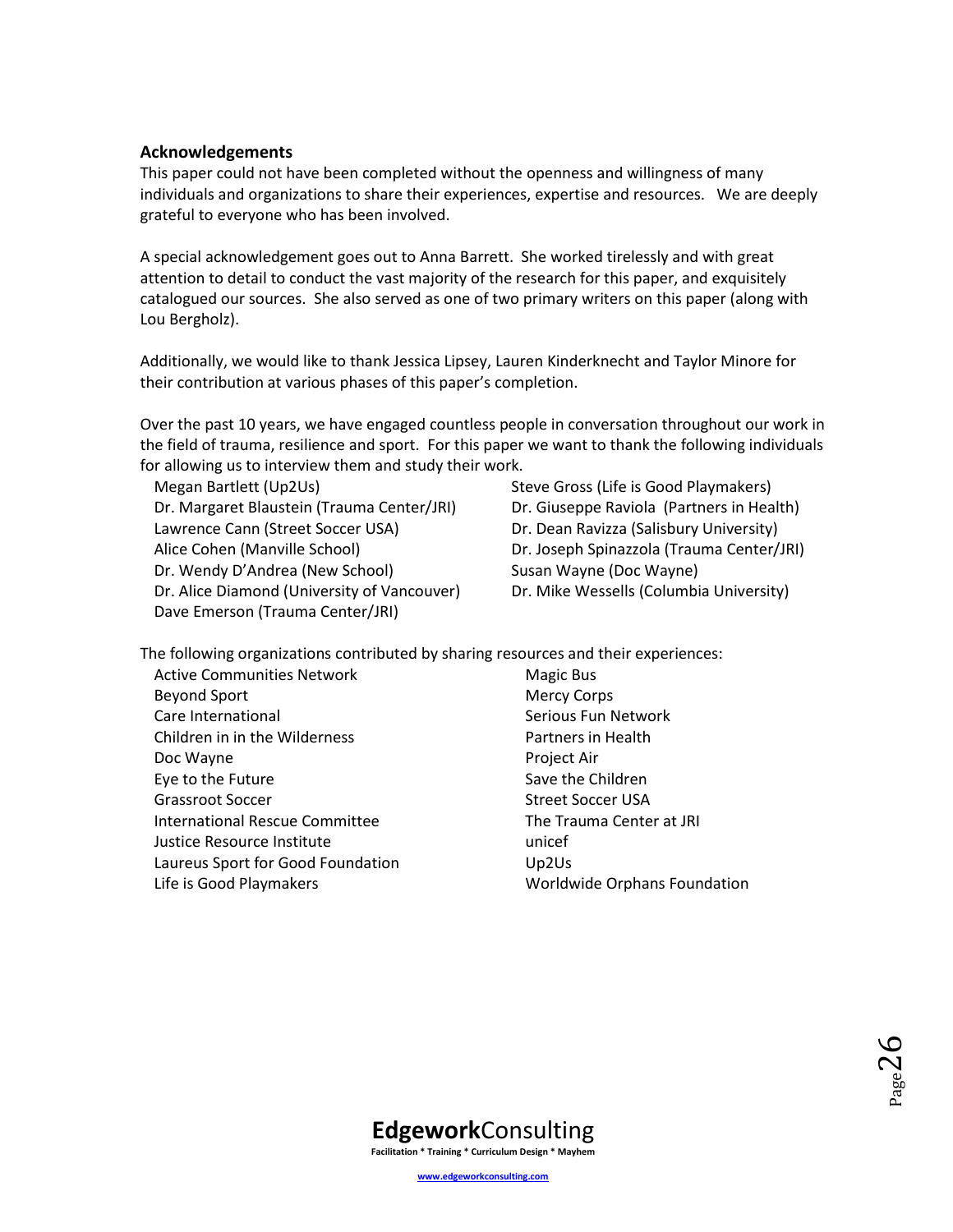## <span id="page-26-0"></span>**Bibliography**

#### *Articles and Papers*

Allmond, Andrea. "Defender's Edge: A New Approach to Combat Stress." *U.S. Air Force* 2011. Web.

< http://www.af.mil/news/story.asp?id=123164958>

- Arvidson, Joshua, Kristine Kinniburgh, Kristin Howard, Joseph Spinazzola, Helen Strothers, Mary Evans, Barry Andres, Chantel Cohen, and Margaret Blaustein. "Treatment of Complex Trauma in Young Children: Developmental and Cultural Considerations in Application of the ARC Intervention Model." *Journal of Child and Adolescent Trauma* 4.1 (2011): 34-51. Web.
- Bell, Carl C. "Cultivating Resiliency in Youth." *Journal of Adolescent Health* 29 (2001): 375-81. Web.
- Bell, Carl C. "Promotion of Mental Health Through Coaching Competitive Sports. *Journal of the National Medical Association* 89.8 (1997): 517-5:20. Web.
- Bell, Carl C. and Hayward Suggs. "Using Sport to Strengthen Resiliency in Children: Training Heart." Child & Adolescent Psychiatric Clinics of North America Journal 7.4 (1998): 859-65.
- Black Becker, Carolyn, and Claudia Zayfert. "Integrating DBT-Based Techniques and Concepts to Facilitate Exposure Treatment for PTSD." *Cognitive and Behavioral Practice* 8 (2001): 107- 22. Web.
- Bergholz, Lou D., Lauren Kinderknecht, and Eren Munir. *The Anatomy of a Health Seeking Choice: Uncovering a Special Set of Attributes That Promote Health Seeking Choices among Young People*. 18 July 2012. Web
- Bryan, Craig J., and Chad E. Morrow. "Circumventing Mental Health Stigma by Embracing the Warrior Culture: Lessons Learned From the Defender's Edge Program." *Professional Psychology: Research and Practice* 42.1 (2011): 16-23. Web.
- The Center for Mind-Body Medicine. Science, Training, Community, Outreach. *CMBM Publishes Groundbreaking Study on Trauma Healing in Palestinian Youth in the International Journal of Stress Management*. Washington DC: Center for Mind-Body Medicine, 2011. Print.
- Colliard, Claire. *A Psychosocial Programme of Recreational Centres in Bam (Iran)*. Mar. 2005. Evaluation: Center for Humanitarian Psychology. Geneva.
- Cook, Alexandra, Joseph Spinazzola, Julian Ford, and Cheryl Lanktree. "Complex Trauma in Children and Adolescents." *Psychiatric Annals* 35.5 (2005): 390-98.
- Cook, Fallon, Joseph Ciorciari, Tracey Varker, and Grant J. Devilly. "Changes in Long Term Neural Connectivity following Psychological Trauma." *Clinical Neurophysiology* 120 (2009): 309- 14. Web.

Page27

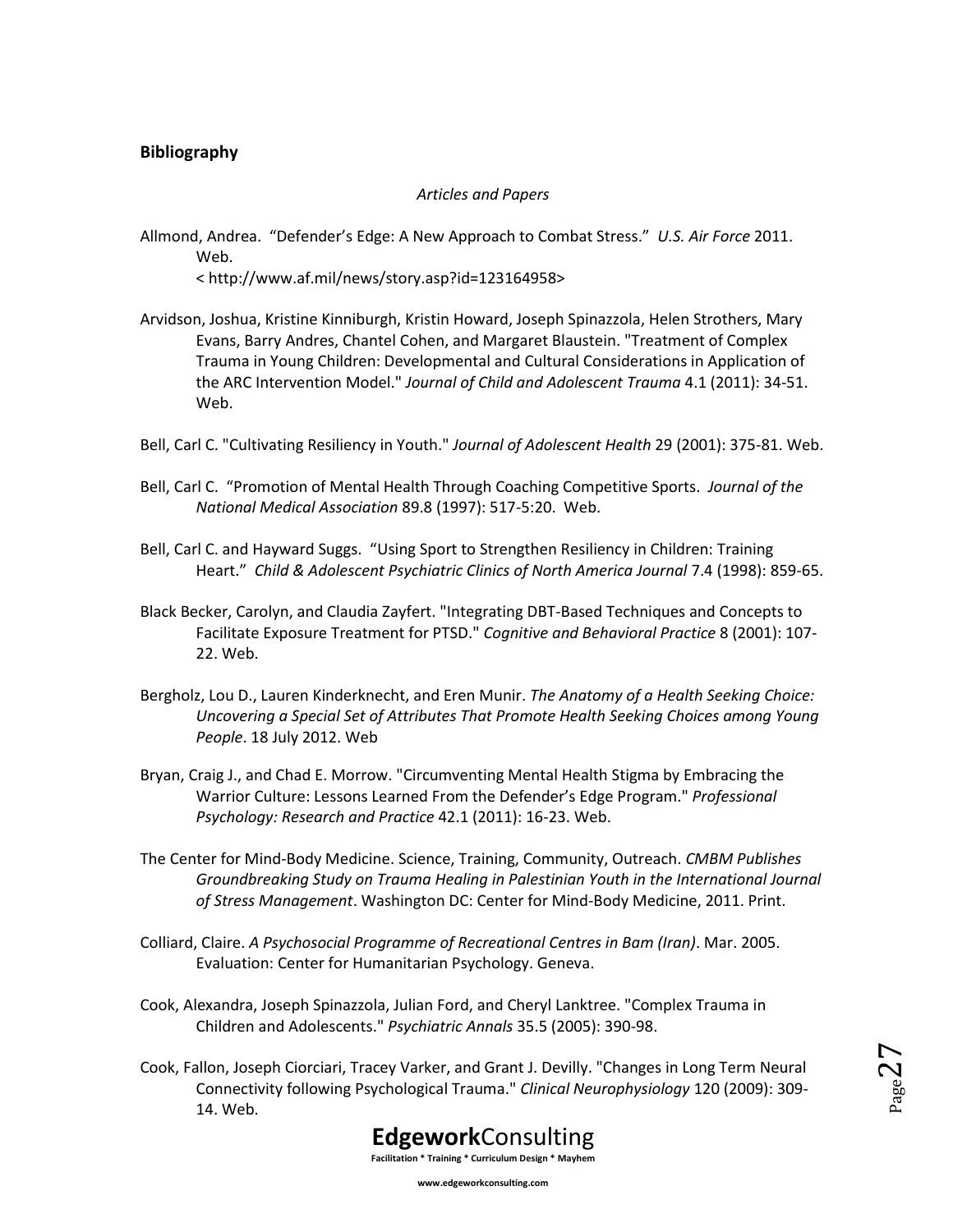- Cornelli Sanderson, Rebecca. *Life Is Good Playmakers On The Gulf Coast: Study Demonstrates Powerful Impact of Play on Children's Recovery from Trauma*. Rep. Mississippi: Life Is Good. Print.
- Cronin, Orla. "Mapping the Research on the Impact of Sport and Development Interventions." Review. *Comic Relief* 2011: 1-90. Web. < http://www.orlacronin.com/wpcontent/uploads/2011/06/Comic-relief-research-mapping-v14.pdf>
- Duncan, Joan, and Laura Arnson. "Children in Crisis: Good Practices in Evaluating Psychosocial Programming." Review. *Save the Children Federation* 2004: 1-131. Print.
- Emerson, David, E. Ryt, Ritu Sharma, Serena Chaundhry, and Jenn Turner. "Trauma-Sensitive Yoga: Principles, Practice, and Research." *International Journal of Yoga Therapy: Yoga Therapy in Practice* 19 (2009): 123-28. Web.
- Gordon, James S., Julie Staples, Afrim Blyta, Murat Bytyqi, and Amy T. Wilson. "Treatment of Posttraumatic Stress Disorder in Post-war Kosovar Adolescents Using Mind-Body Skills Groups: A Randomized Controlled Trial." *Clinical Psychiatry* (2008): 1-8. Web.
- Gschwend, Adrian, and Usha Selvaraju. *Psychosocial Sport Programmes to Overcome Trauma in Post-disaster Interventions*. 2008. An Overview. Swiss Academy for Development.
- Harris, David A. "Dance/movement Therapy Approaches to Fostering Resilience and Recovery among African Adolescent Torture Survivors\*." *Torture* 17.2 (2007): 134-55. Web.
- Henig, Robin Marantz. "Taking Play Seriously." *New York Times Magazine*, 17 February 2008. Print.
- Henley, Robert. *Trauma, Sport & Resilience*. Rep. International Sport and Development Platform, 2007. Print.
- Henley, Robert. *Helping Children Overcome Disaster Trauma Through Post-Emergency Psychosocial Sports Programs*. 2005. Working Paper. Swiss Academy for Development.
- Henley, Robert, Ivo Schweizer, Francisco de Gara, and Stefan Vetter. "How Psycho-social Sport & Play Programs Help Youth Manage Adversity: A Review of What We Should Know and What We Should Research." *International Journal of Psychosocial Rehabilitation* 12.1 (2007): 51-58. Web.
- International Platform on Sport for Development. *Thematic Profile: Sport and Disaster Response*. Rep. 2009. Print.
- Kinniburgh, Kristine, Margaret Blaustein, Joseph Spinnazola, and Bessel van der Kolk. "Attachment, Self-Regulation, and Competency." *Psychiatric Annals* 35.5 (2005): 424-430. Web.

Page28



**www.edgeworkconsulting.com**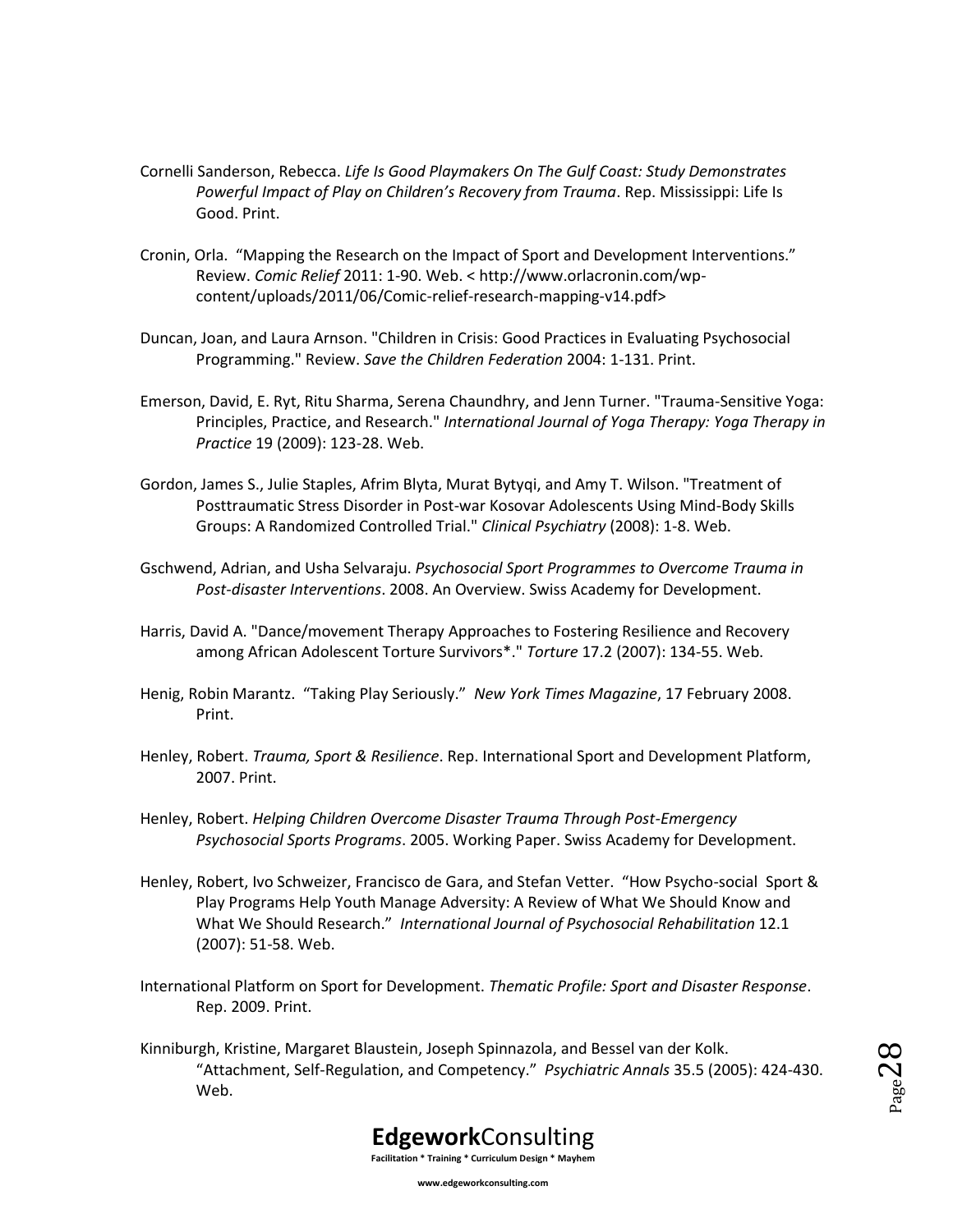- Kunz, Valeria. *Sport and Play for Traumatized Children and Youth*. Rep. Assessment of a Pilotproject in Bam, Iran by the Swiss Academy for Development (SAD), 2008. Print.
- Lawrence, Sue, Mary De Silva, and Robert Henley. "Sports and Games for Post-traumatic Stress Disorder (PTSD)." Review. *The Cochrane Collaboration* 2010: 1-13. Print.
- Ley, Clemens, & Rato Barrio, María (2011). Movement and sport therapy with women in Guatemalan context of violence and conflict. *Body, Movement and Dance in Psychotherapy: An International Journal for Theory, Research and Practice*, *6*(1), 145–160. doi:10.1080/17432979.2010.546619
- Liberzon, Israel, and Chandra S. Sripada. "The Functional Neuroanatomy of PTSD: a Critical Review." *Progress in Brain Research* 167 (2008): 151-69. Web.
- The Management of Post-Traumatic Stress Working Group. *VA/DoD Clinical Practice Guideline: Management of Post Traumatic Stress*. Rep. Department of Veteran Affairs, Department of Defence, 2010. Print.
- Meuwly, Michele, and Jean-Pierre Heiniger. *Laugh, Run and Move to Develop Together: Games with a Psychosocial Aim*. Rep. Terre Des Hommes, 2008. Print.
- Mockenhaupt, Brian. "The Other Side of the Mountain." *Outside Magazine* 2011. Web. < http://www.outsideonline.com/outdoor-adventure/climbing/mountaineering/The-Other-Side-of-The-Mountain.html?page=2>
- Ohan, Jeneva L., Kathleen Myers, and Brent R. Collett. *Ten-Year Review of Rating Scales. IV: Scales Assessing Trauma and its Effects*. Dec. 2002. American Academy of Child and Adolescent Psychiatry.
- Olasov Rothbaum, Barbara, and Michael Davis. *Applying Learning Principles to the Treatment of Post-Trauma Reactions*. Rep. Atlanta, Georgia: Department of Psychiatry and Behavioral Sciences, Emory University School of Medicine, 2003. Print.
- Papacharisis, Vassilios, and Marios Goudas. "The Effectiveness of Teaching a Life Skills Program in a Sport Context." *Journal of Applied Sports Psychology* 17 (2005): 247-254. Web. <http://www.pe.uth.gr/sk\_cms/scriptlib/getblob.php?redir=../images/notfound.htm&tabl e=publications&field=doc&id=126>
- Perry, Bruce D., and Erin Hambrick. "Introduction to The Neurosequential Model of Therapeutics (NMT) A Neurodevelopmentally‐informed Approach To Clinical Work With Maltreated Children ." *Reclaiming Children and Youth: The Journal Of Strengths-based Interventions* Aug. 2008: 1-7. Web.

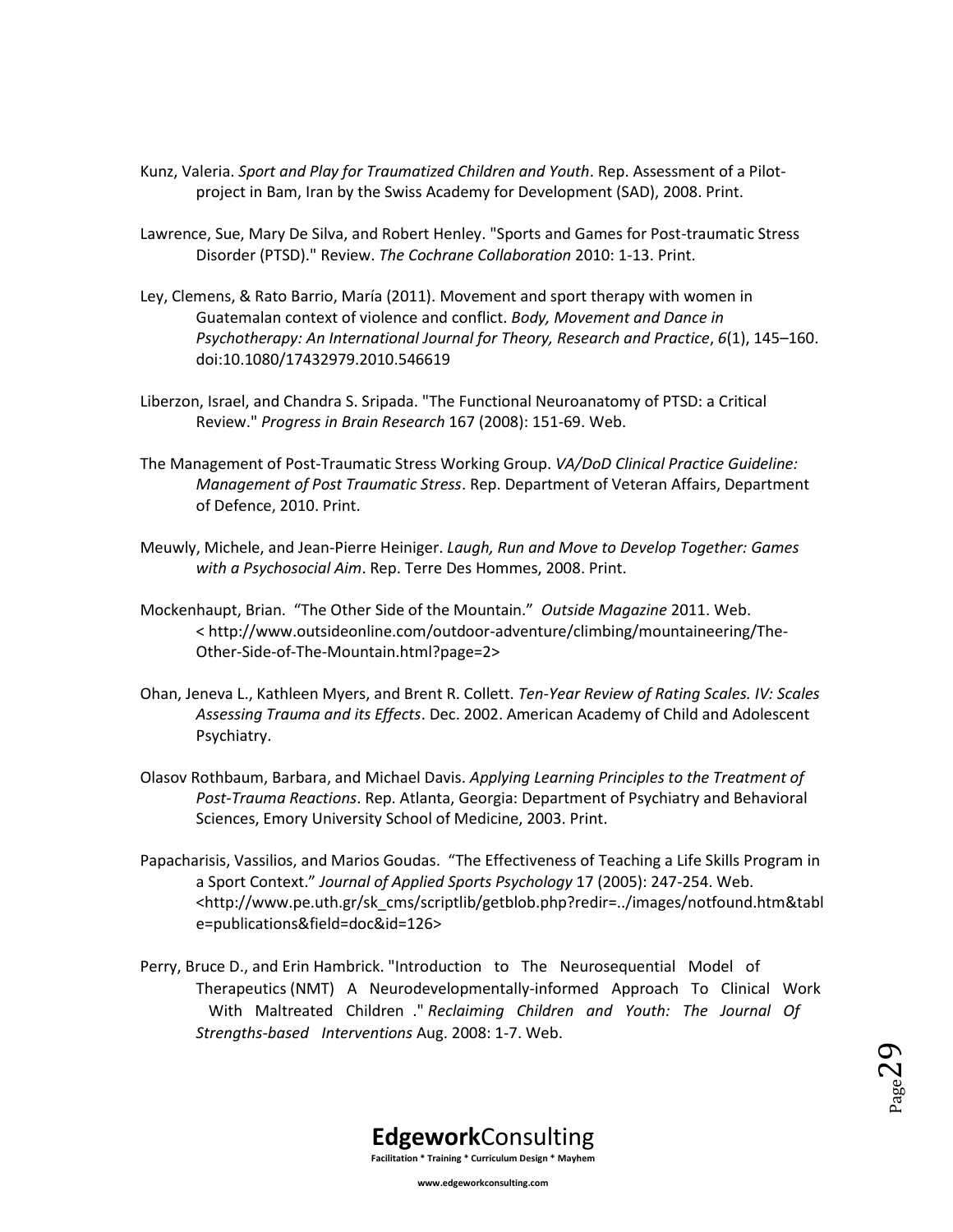- Perry, Bruce D., Ronnie A. Pollard, Toi L. Blakley, and Domenico Vigilante. "Childhood Trauma, the Neurobiology of Adaptation, and "Use-dependent" Development of the Brain: How "States" Become "Traits"" *Infant Mental Health Journal* 16.4 (1995): 271-91. Web.
- Rinjen, Drs. Bas. *Trauma and Sport for Development*. Apr. 2005. A toolkit for sport for development workers. W.J. H Mulier Instituut.
- Rosewater, Ann. *Playing Well: Organized Sports and the Health of Children and Youth*. Rep. Oakland: Team Up For Youth, 2010. Print.
- Sherwood, Ben. "Lessons in Survival." *Newsweek* 2009. Web. <http://www.thedailybeast.com/ newsweek/2009/02/13/lessons-in-survival.html>
- Siedler, Guenter, and Frank Wagner. "Comparing the Efficacy of EMDR and Trauma-focused Cognitive Behavioral Therapy in the Treatment of PTSD." *Psychological Medicine* 36.11 (2006): 1515-22. Web.
- Simmons, Alan N., and Scott C. Matthews. "Neural Circuitry of PTSD with or without Mild Traumatic Brain Injury: A Meta-analysis." *Neuropharmacology* (2011): 1-9. Web. <http://journal homepage: www.elsevier.com/locate/neuropharm>.
- Spinazzola, Joseph, Alison M. Rhodes, David Emerson, Ellen Earle, and Kathryn Monroe. "Application of Yoga in Residential Treatment of Traumatized Youth." *Journal of the American Psychiatric Nurses Association* (2011): 1-15. Web. <http://http://jap.sagepub.com/content/early/2011/08/24/1078390311418359>.
- Spinazzola, Joseph, Bessel Van Der Kolk, Julian D. Ford, Maria Zucker, Susan Silva, Stefanie F. Smith, and Margaret Blaustein. "Survey Evaluates: Complex Trauma Exposure, Outcome and Intervention Among Children and Adolescents." *Psychiatric Annals* 35.5 (2005): 433- 40. Web.
- Staples, Julie, and James Gordon. "Effectiveness of a Mind-Body Skills Training Program for Healthcare Professionals." *Alternative Therapies* 11.4 (2005): 36-41. Web.
- Stickgold, Robert. "EMDR: A Putative Neurobiological Method of Action." *Journal of Clinical Psychology* 58.1 (2002): 61-75. Web. <http://www.emdr.nl/acrobat/STICKG1.pdf>
- Sykes, Mary Wylie. "The Long Shadow of Trauma." *Psychotherapy Networker Magazine* 2010. Web. < http://www.psychotherapynetworker.org/component/content/article/810-the-longshadow-of-trauma>
- Teicher, Martin H. "Wound That Time Won't Heal: The Neurobiology of Child Abuse." *Cerebrum: The Dana Forum on Brain Science* 2.4 (2000): 1-16. Web.
- UNICEF. "The State of the World's Children 2011." Review. *UNICEF* 2011. Web.

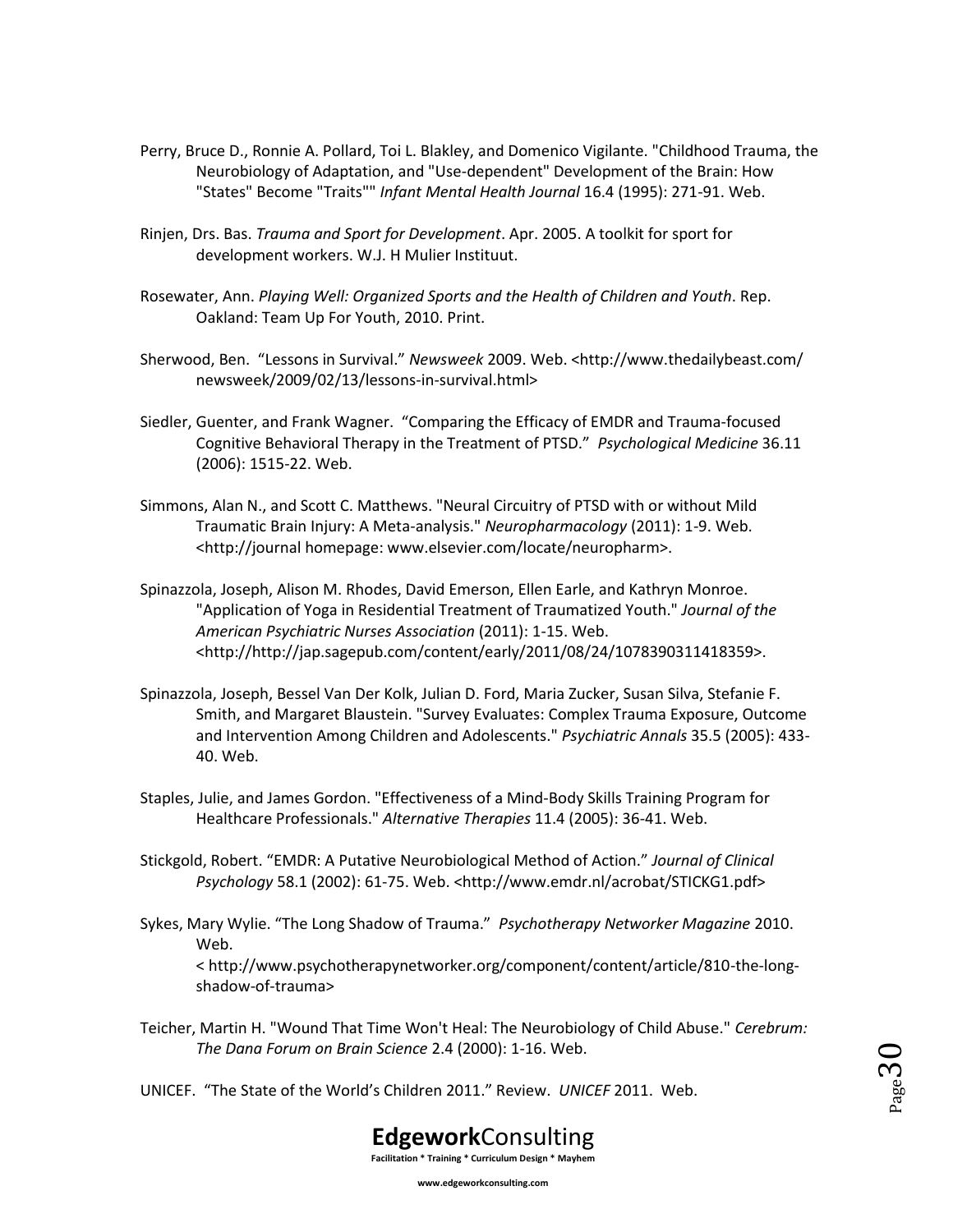- Van Der Kolk, Bessel A. "Developmental Trauma Disorder." *Psychiatric Annals* 35.5 (2005): 401-09. Web.
- Van Der Kolk, Bessel A., Robert S. Pynoos, Dante Cicchetti, Marylene Cloitre, Wendy D'Andrea, Julian D. Ford, Alicia F. Lieberman, Frank W. Putnam, Glenn Saxe, Joseph Spinazzola, Bradley C. Stolbach, and Martin Teicher. *Proposal To Include A Developmental Trauma Disorder Diagnosis For Children and Adolescents in DSM-V*. Rep. 2009. Print.
- Weber, Deborah A., and Cecil R. Reynolds. "Clinical Perspectives on Neurobiological Effects of Psychological Trauma." *Neuropsychology Review* 14.2 (2004): 115-30. Web.

#### *Books*

Benson, Herbert. *The Relaxation Response*. NY/London/Toronto/Sydney: Harper, 1974. Print.

- Blaustein, Margaret E., and Kristine M. Kinniburgh. *Treating Traumatic Stress in Children and Adolescents*. NY/London: Guilford, 2010. Print.
- Cohen, J. A., Mannarino, A. P., & Deblinger, E. *Treating trauma and traumatic grief in children and adolescents*. New York, NY: The Guilford Press. 2006. Print.
- Courtois, Christine A., and Julian D. Ford, eds. *Treating Complex Traumatic Stress Disorders*. NY: Guilford, 2009. Print.
- Davies, Lynn. *Education and Conflict*. Canada: Routledge, 2004. Print.
- Emerson, David, and Elizabeth Hopper. *Overcoming Trauma Through Yoga*. Berkeley: North Atlantic, 2011. Print.
- Hembree-Kigin, Toni L., and Cheryl Bodiford-McNeil. *Parent-Child Interaction Therapy*. NY/London: Plenum, 1995. Print.
- Herman, Judith. *Trauma and Recovery*. NY: Basic, 1997. Print.
- Levine, Peter A. *Healing Trauma*. Boulder: Sounds True, 2008. Print.
- Linehan, Marsha M. *Skills Training Manual for Treating Borderline Personality Disorder*. NY/London: Guilford, 1993. Print.
- Malchrodi, Cathy A., ed. *Creative Interventions with Traumatized Children*. NY: Guilford, 2008. Print.

Perry, Bruce D., and Maria Lzalavitz. *The Boy Who Was Raised As A Dog*. NY: Basic, 2006. Print.

Page31